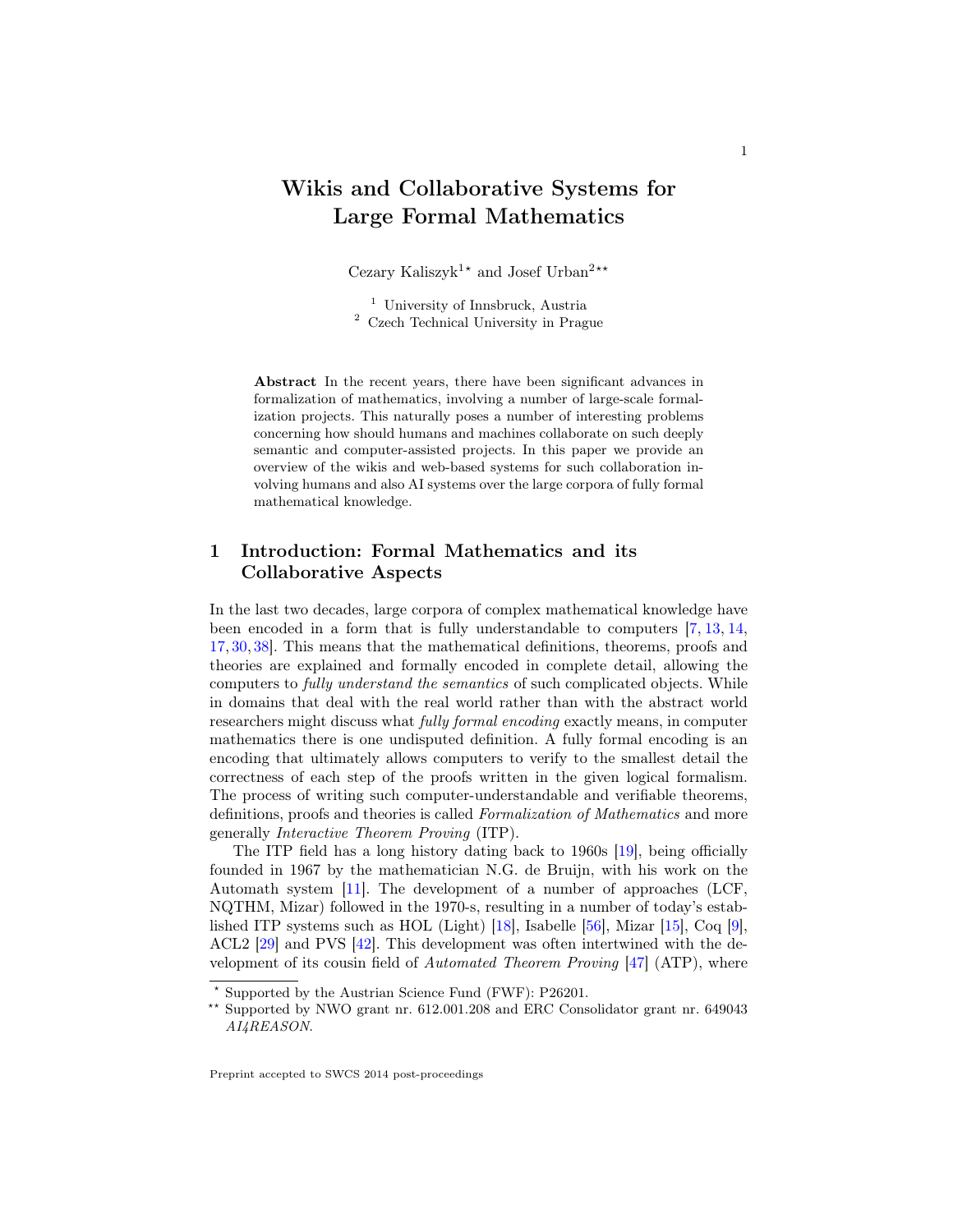proofs of conjectures are attempted fully automatically, without any human assistance. But unlike ATP systems, the ITP systems allow human-assisted formal theory encoding [and](#page-17-2) proving of theorems that are often beyond the capabilities of the fully automated systems.

Twenty years ago, the anonymous QED Manifesto [1] proposed to start a unified encyclopedic effort formalizing all of today's mathematics. This led to a lot of discussion about suitable logical foundations for such a unified effort, and to two QED workshops in 1995 and 1996 [39]. While no such unified foundations and a top-down managed effort emerged, formal libraries of impressive size have been built s[ince](#page-16-0) then with I[TP](#page-14-0)s: the Mizar Mathematical Library (MML) contains today over 50000 theorems and the Isabelle/HOL and the Flyspeck project (with the large HOL Light libraries) have some 20000 theorems each. ITP is also becoming an indispensable technology f[or](#page-15-5) verifying complex software-assisted proofs, and other comp[lica](#page-15-6)ted (e.g., hardware and software) designs. Other exact sciences, such as economics [\[36\]](#page-17-3) and phy[sic](#page-15-7)s [2] have started to be fully formally encoded recently.

Recent examples of the large projects in formal mathematics include the completed formal proofs of the Kepler conjecture (Flyspeck) [17], the Odd Order theorem [14], the Four Color theorem [13], and verification of more than a half of the Compendium of Continuous Lattices textbook [7]. Verification of the seL4 kernel [30] and the CompCert compiler [38] show comparable progress in full-scale verification of complicated software. Such projects are often linked to various advances in verification technology, such as strong automation methods [24, 26, 32] that allow less and less verbose formal proofs, however, ITP still remains very labor-intensive. For example, the Flyspeck project is estimated to take 20 person-years, and the Feit-Thompson project took about twice as much.

This means that such large projects in formal mathematics have also very important collaboration aspects. Sometimes they [ma](#page-17-4)y be managed in a very tight top-down manner, with the formal terminology, naming conventions and majority of stated lemmas being designed by the project leaders, and only the proofs are written by other team members. This has many advantages in consistency, similar for example to the one-man (or one-committee) design of the "upper ontologies" in common-sense reasoning projects such as SUMO [41] and CYC [45]. Sometimes such total top-down control is however missing, and the projects or libraries grow much more chaotically, similar to the way how Wikipedia grows, i.e., only with a basic set of rules for contributing and a lot of later (possibly collaborative) refactoring of the formal terminology, statements, proofs, and theories.

The combination of all these aspects makes formal mathematics a very interesting domain for several reasons:

1. It allows collaboration of experts from very different mathematical areas, both professionals and students and amateurs. As long as the formal proofs are correct, nobody needs to be interested about who wrote them and how, and if they understood the defined concepts correctly. All this consistency and proof checking is ensured by the underlying ITP systems. This power of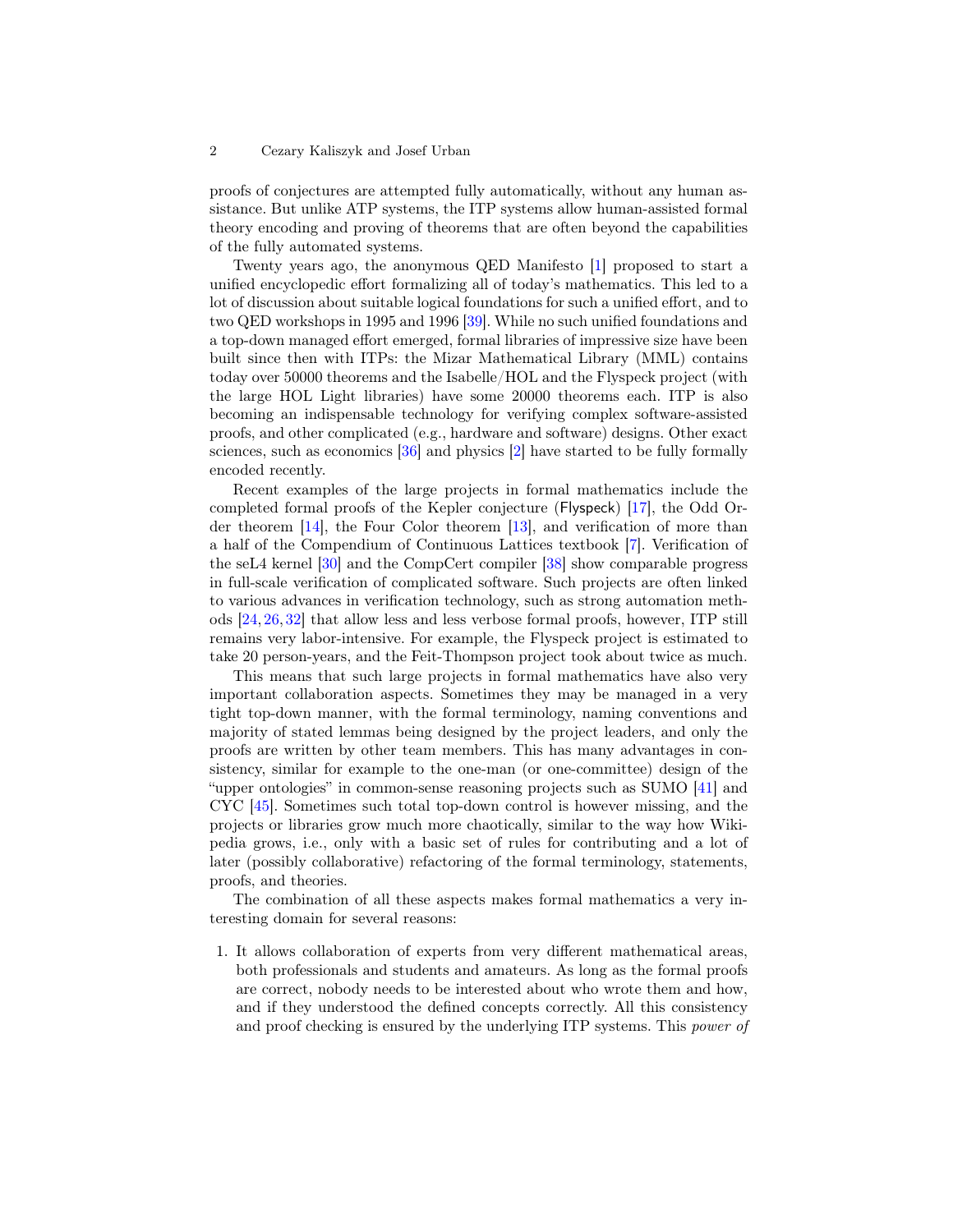objectivity has been noted by John McCarthy who proposed to transfer such mechanisms to other sciences and venues of lives.<sup>3</sup>

- 2. In a similar way, it allows collaboration with machines, particularly AI and ATP systems. Such systems can use very strong semantic search methods such as automated theorem proving, to assist the humans. Again, the final correctness and consistency of such strong machine assistance is checked by the ITP systems.
- 3. It has all kinds of relations to less formal domains. A very interesting topic is how to present the formal proofs to humans, and also how to assist humans as much as possible with converting informal mathematics into formal. The latter includes all kinds of specialized editors and authoring environments. Such editors and environments [ma](#page-2-0)y support various semantic features, can be web-based, allow hyperlinking and inter-linking via Semantic Web techniques [to](#page-3-0) more fuzzy concepts defined in Wikipedia and DBpedia, etc. A related interesting topic is how to connect and re-use the formalizations done in various formal [sy](#page-6-0)stems, or using various libraries.

<span id="page-2-0"></span>The rest of this paper is organized as follows. Section 2 summarizes the main differences between encyclopedic efforts like Wikipedia and the reality of formal mathematics. In Section 3 we introduce formal mathematical wikis and their main components, such as formal verification, suitable rendering, versioning, editing, and semantic assistance. Section 4 then discusses the examples of today's formal wikis and their various features and subsystems.

# 2 Some Obstacles to Wikis for Formal Mathematics

In the informal world, Wikipedia can today be largely considered as The World Encyclopedia written in a collaborative wiki style, covering vast number of topics and serving more semantics projects such as DBpedia and Wikidata, which can in turn be considered to be the hub of the Semantic Web. In formal mathematics, there is unfortunately no such unique resource, despite the early QED proposals and efforts. Whether such fragmentation is necessary is not clear, however, the following factors largely contribute to this state.

Disagreement about [the](#page-18-0) logical a[nd m](#page-17-5)athematical foundations. Mathematicians and logicians have different opinions about what should be the most convenient and the most correct foundations for mathematics, ranging from philosophical topics such as constructive versus classical logic, to more practical topics such [as using higher-order logic \(HOL\) vers](http://www-formal.stanford.edu/jmc/future/objectivity.html)us set theory versus type theory. There are logical frameworks (such as Isabelle [56] or Twelf [48]) that try to cater for everybody, however those may be viewed as an additional burden by some, and their universality, practicality and foundations may be further questioned. The most widely used systems today commit to just one foundational framework.

 $^3$  http://www-formal.stanford.edu/jmc/future/objectivity.html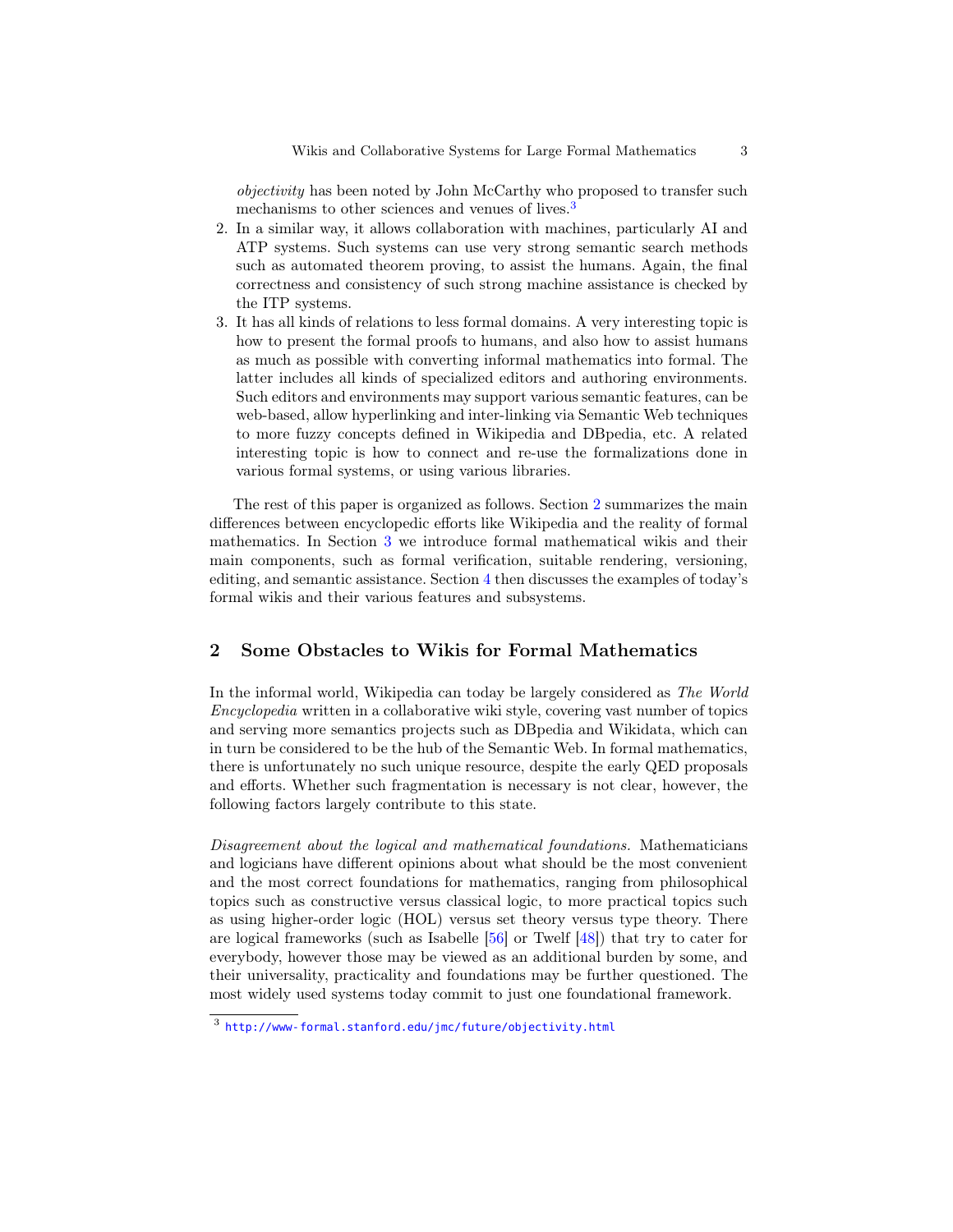Disagreement about the formal language and its mechanisms. This is very similar to the disagreement about the appropriateness of various programming languages for various projects. Analogously to that, the chance of all formalizers ultimately agreeing on some of the current formal languages is quite small.

Disagreement about how formal concepts should be defined and mathematics should be built. Even when within common foundations and when using a common formal language and an ITP system, there are sometimes different approaches to formalizing mathematics. In the Coq system, there are several definitions of real numbers, algebraic hierarchies (monoids, groups, rings, fields, modules, etc.) have been built in several competing ways, etc. In the Mizar Mathematical Library, there are several definitions of graphs, categories, and other structures, and parallel theorems about these parallel concepts. Again, this is quite analogous to the current state in programming, where several programming libraries/projects may address the same task differently, according to the tastes and opinions of its implementors. Unlike in Wikipedia, one usually does not prefer to present the different implementations side-by-side within one library, because that makes the library less focused and compact, possibly leading the library's users to confusion and mul[tip](#page-3-1)le efforts in the same direction.

All these issues have considerable impact on the kind of collaborative tools that can be useful for formalization of mathematics. Around 2004, inspired by the success of Wikipedia, various proposals started to appear suggesting to speed up [th](#page-17-6)[e re](#page-18-1)latively slow formalization efforts by wiki-like methods.<sup>4</sup> Ten years later, it is however still not completely clear what is the right combination of features suitable for fast collaborative formalization. We discuss the main components in the next section. While a number of interesting wiki systems have been produced for less formal mathematics, knowledge engineering, research support, and related domains [8, 37, 40, 57], so far there has been no successful attempt to port such systems to the f[ully](#page-3-2) formal setting.

### <span id="page-3-0"></span>3 Formal Wikis and Their Main Components

<span id="page-3-2"></span><span id="page-3-1"></span>Traditionally, formal mathematics used to be constructed locally by a single author, either in an editor or in a toplevel<sup>5</sup> of an interactive theorem prover. The prover immediately checks the steps, using its proof rules and the previous [knowledge available in the formal libr](http://wiki.mizar.org/twiki/bin/view/Mizar/MizarWishlist)aries, which are locally installed. After the formal definitions, theorems and proofs are written in a file, the file is typically checked again in batch mode by the prover and included in the locally installed library. Various methods have evolved for making one's results available to others. For a long time this would be just an e-mail to library managers, who would

<sup>4</sup> http://wiki.mizar.org/twiki/bin/view/Mizar/MizarWishlist

<sup>5</sup> Many proof assistants have been implemented inside programming language interpreters and inherit their toplevels.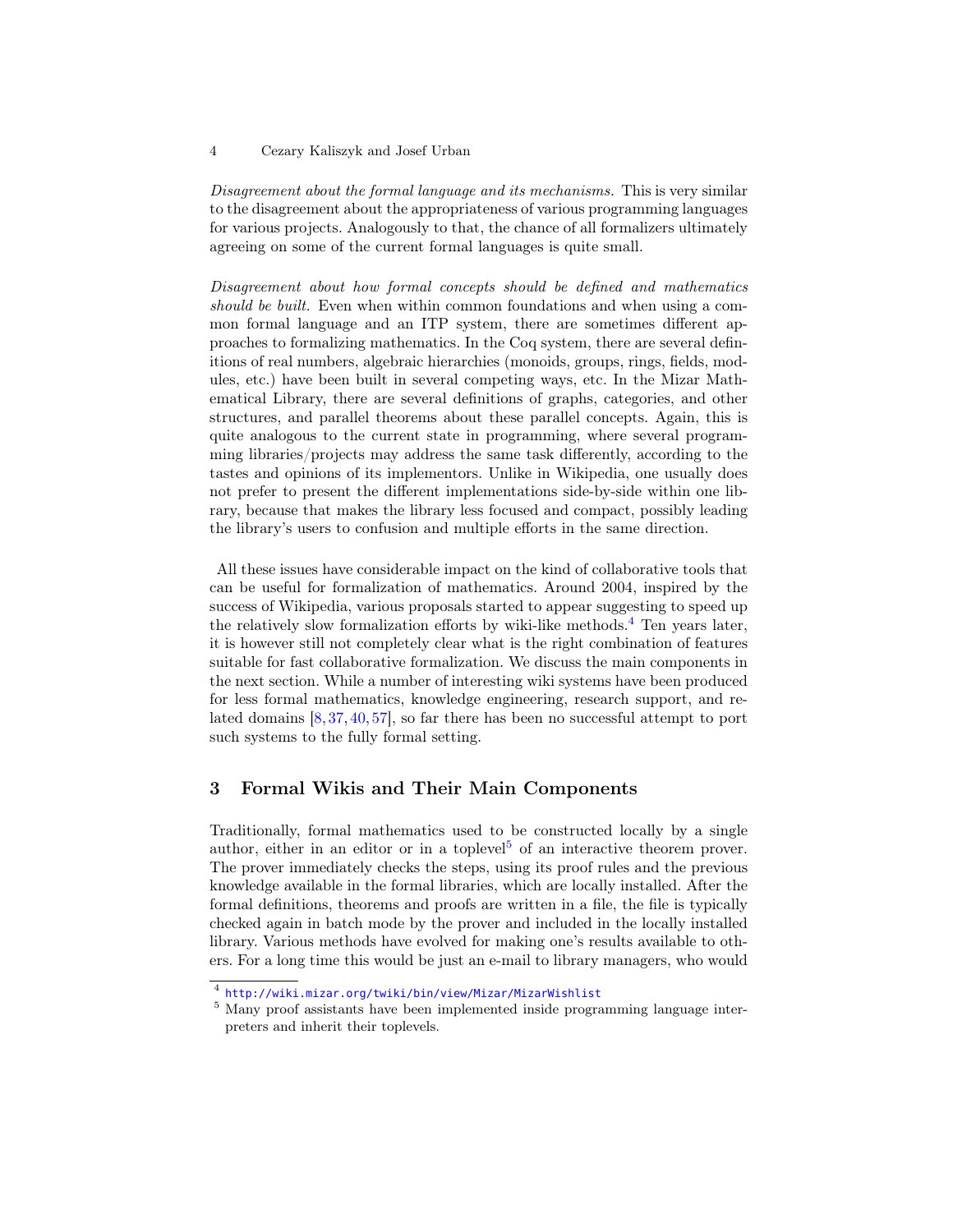then distribute the new library version using FTP or WWW. In the last decade, a major step towards fast collaborative development was done by switching to version control systems (VCS), which have become also one of the building blocks of today's formal wikis.

In general, a formal wiki would typically address the following six components to various extent:

**Formal verification** on the server. This is the defining element of the formalization process. Each text that is submitted to a formal wiki will first be evaluated with respect to a particular formal verifier (i.e., a proof assistant, ITP) implementing the logic rules and checking the statements and proofs with respect to the logic and the available formal library. Various result statuses of the formal verification are possible. For example, the formal text might be correctly parsed (all concepts are known and used in a correct way), but not completely proof-checked (some proofs make logical inferences that the proof checker cannot understand, perhaps requiring to refine some steps). Or changes in one part of the library might invalidate another part of the library, putting the library as a whole into an inconsistent state. Depending on the results of the verification, the wiki might either completely reject the text, or accept it with some status, usually also updating its existing library with the text, and/or possibly performing some other actions such as branching the development automatically.

**Formal library** or libraries available on the server, used to supply mathematical terminology and theorems needed for verification of more advanced texts. This is one of the main ways in which interactive theorem proving differs from completely automated theorem proving, where all the information needed for proving a particular statement is typically included in one file. Such large formal libraries are typically stored efficiently in some pre-compiled fast-loadable format, and their parts are loaded into the interactive provers using various inclusion mechanisms. One of the major issues that need to be addressed in formal wikis is the updating, refactoring and maintenance of such libraries of formal concepts, theorems and proofs, their versioning and suitable rendering.

Versioning. Often one wants to see older versions of various files in the library, track the changes done by various users, or even try to work with a non-default version of the library. For example MediaWiki, Wikipedia's internal wiki engine, uses sequential numbering of files (independent of other files), and for every change, the id of the user that made the change is stored with the file. Viewing of differences and histories is possible, although more limited than in more advanced versioning systems. This simplicity can also be an advantage: Wikipedia does not include branches, tags, etc., and the casual user does not need to understand such features. On the other hand, more advanced version control systems operate with the concept of change sets (or commits), which seem more appropriate when several files need to be simultaneously modified (for example when renaming some function) in order for the library to be in a consistent state. If such library consistency is the main concern which is strictly enforced,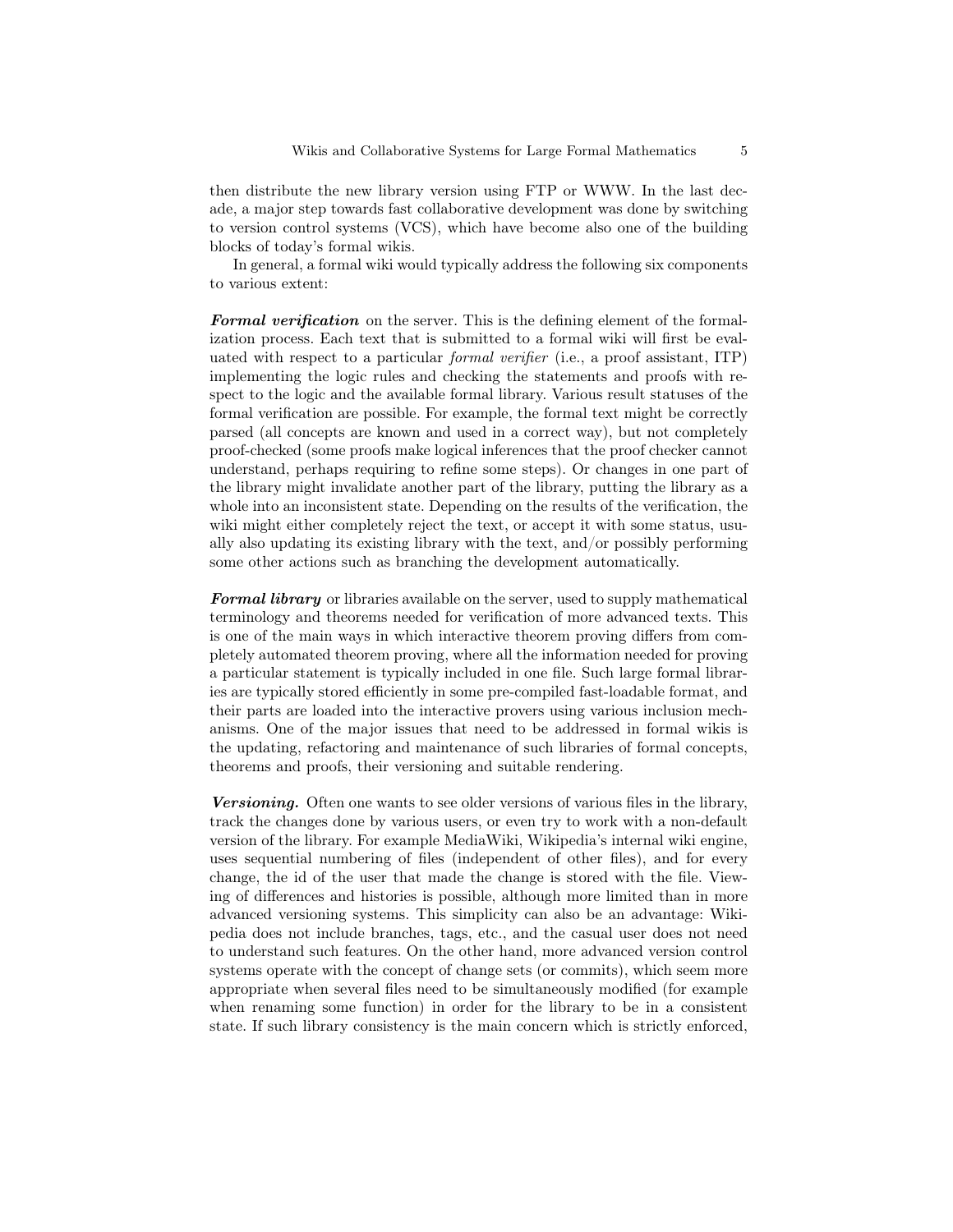the Wikipedia-style file-based version control is insufficient, and such advanced version control systems with simultaneous multi-file commits are a necessity.

(Semantic) Rendering. Many interactive provers include documentation generators that process raw prover input files and generate rendered output. The output of a documentation generator is usually HTML or PDF format, with HTML being of particular interest for wikis. Links between files and items are created, different conceptual elements of the prover input are colored in different color, and sometimes mathematical formulas are rendered in a graphical way. Since we are dealing with a very semantic domain, various sorts of information can be added to make the proofs more understandable by the readers, various dependencies can be explicitly shown, etc. While the authors of formal articles typically know how to read the raw formal texts, the HTML presentation (often including MathML) is one of the main aspects of formal wikis that make formal mathematics accessible to newcomers. One of the main reasons is the typical brevity of the formal language which is often optimized for writing rather than reading, and the ubiquitous overloading of mathematical symbols like +, whose particular meaning in a particular context might be very hard to decipher for a casual reader. For example, the large Mizar Mathematical library defines about  $200$  different uses of the symbol  $+$  (for example addition introduced for natural numbers and addition in a group with addition use this symbol). Suitable HTML rendering can link such symbols to their definitions, or even allow their immediate preview by mechanisms such as mouse-over tooltips. In a similar way, aligning with various less formal resources such as textbooks is possible, and also aligning with Semantic Web resources such as Wikipedia or DBpedia.

**Editing.** While not strictly necessary, it is very useful to have a server part that allows interactive editing of the formal text in a way that resembles local work. Formal proof editors typically offer many advanced semantic features, such as stepping through a proof with the interactive prover and rendering the resulting proof state. Having some of the most used features as a part of the web-based editor is likely to make immediate browser-based updates of the wiki much more attractive for casual readers.

(Semantic) Assisting tools. Searching for suitable previously defined terminology and suitable theorems is one of the main activities when formalizing mathematics. The better this process is assisted, the more efficient are the authors of formal articles. As any user of today's web search engines knows, serverbased technology allows much more sophisticated search tools that can make use of much more expensive processing steps than the user's machine, and that can also benefit from processing much more data than is available on the user's machine. A typical example would be suggesting hints for a new proof based on machine learning on the large libraries of previous proofs stored in the wikis, or running dozens of automated theorem provers on a particular interactively entered goal, making use of a large ("cloud-based") parallelization on the server.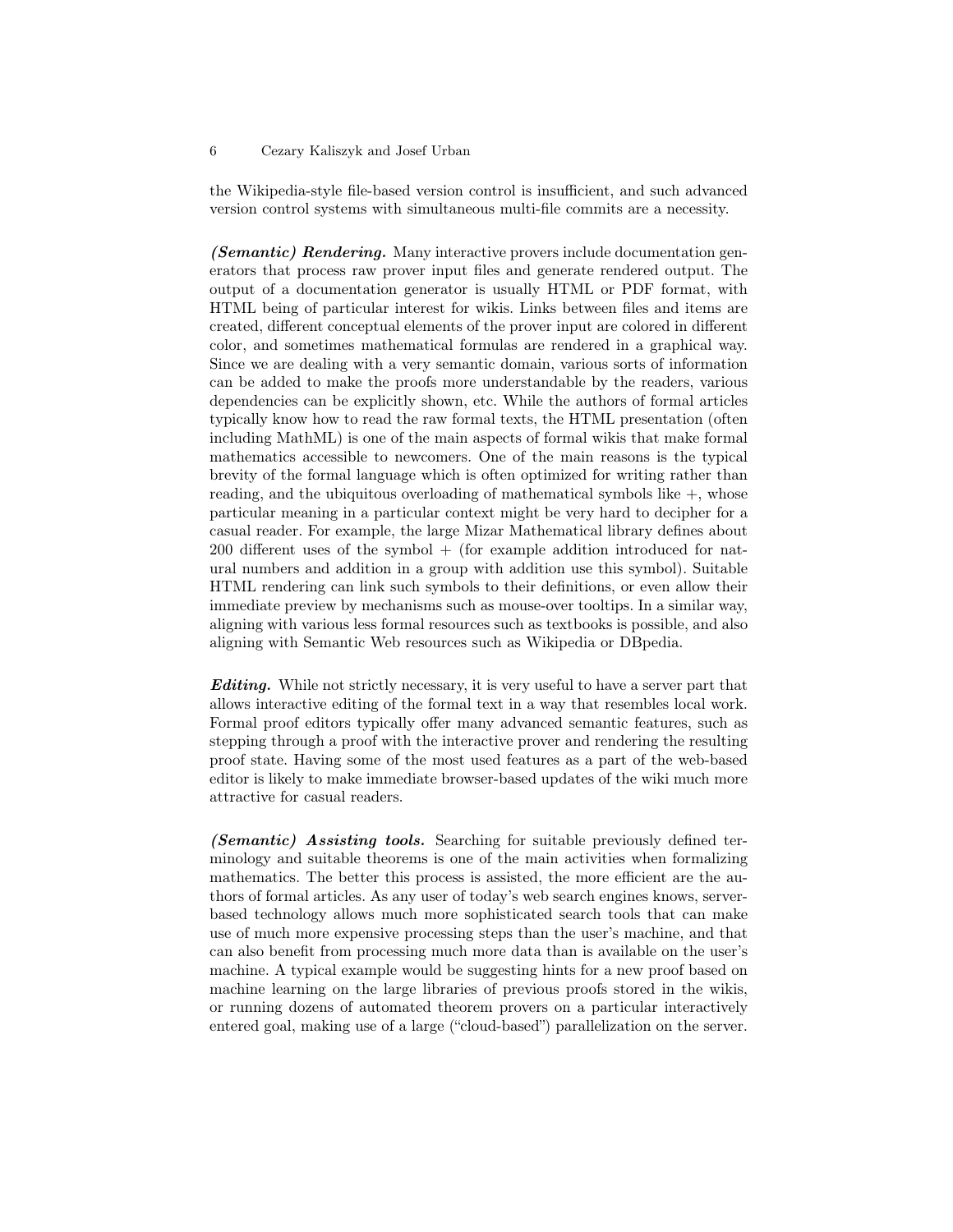# <span id="page-6-0"></span>4 Examples of Formal Wikis and Related Systems

The existing examples and prototypes of formal mathematical wikis (and related systems) can be broadly divided by whom they serve and what is their primary purpose.

#### 4.1 Targeted Formal Wikis: Mizar Wiki and Others

Wikis for a particular formal library or a formalization project are perhaps the most visible examples of a wiki-like formal-proof technology. The main example is the *Mizar wiki* prototype  $[3,53]$ . It implements fast parallelized server verification, library update and versioning on the server, and HTML rendering for the Mizar system and its large formal library. The HTML rendering can produce all kinds of additional semantic information such as linking symbols to their definitions, showing of the proof state after each proof step, linking of theorems and concepts to Wikipedia and DBpedia, etc.

The verification and rendering are implemented just as hooks to an advanced distributed version control system (DVCS, git in this case). This allows the authors to work with the wiki locally, collaborate with others using just the DVCS features, and replicate and distribute the wiki very easily, just as if it was a standard software project. The distinguished Mizar wiki server receives updates from authorized users (as git *pushes*), using authorization systems such as gitolite<sup>6</sup>, and verifies the updates prior to including them into the main or other branch.

The verification against a particular branch of the large library is done using a smart copy-on-write filesystem such as ZFS or BTRFS, making it possible to keep many versions (possibly for many users) of the large library and compiled files on the server without significant space overhead and repetition of work and making the cloning and creation of new (possibly experimental) versions very cheap and fast. The fast cloning also serves for the verification process, which necessarily first has to update the existing library before the library gets formally re-verified. If the re-verification fails, resulting in the rejection of the library update, the new ZFS or BTRFS clone is simply deleted, and the library lives in its original state. If the particular update of a particular version of the library satisfies the verification policy (and the library is thus in some kind of a consistent state after the update), the library is also re-rendered and made available for browsing and further updates.

Updates can be done either using a web interface or by power-users via git. The updates from git can be used for multifile updates (such as library-scale [sy](http://gitolite.com/)mbol renaming) that would break the library consistency if done on a file-byfile basis. Rudimentary search tools exist for the Mizar wiki, however most of the advanced semantic search functions are not yet integrated with it, and instead run as separate tools produced for distinguished versions of the Mizar library. Similarly, only basic web editing is implemented.

 $^6$  http://gitolite.com/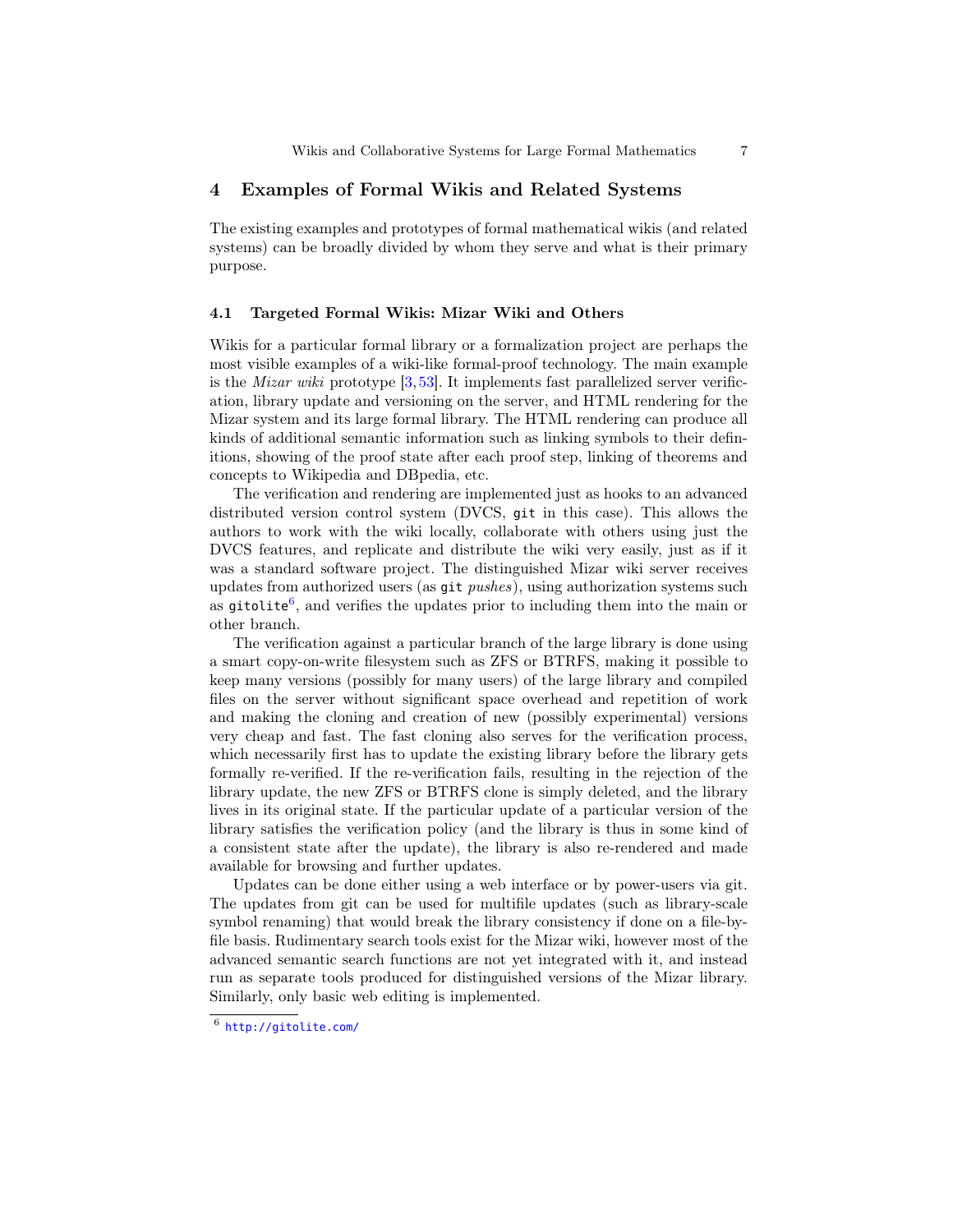Similar early prototype wiki has been built for Coq [3], and a number of formalization projects and libraries share today some of these features. For example the Coq Users' Contributions<sup>7</sup> are managed inside a VCS, automatically compiled and rendered, however the versioning and user submission are quite restricted. The Isabelle Archive of Formal Proofs<sup>8</sup> (AFP) allows authors to update their entries via a DVCS (mercurial) and also provides automated server-based checking, however the HTML rendering is very limited, and the users typically cannot update other entries. In this sense, the archive resemble an evolving online journal, rather than a massively collaborative wiki or a software project.

#### 4.2 Wikis Focused on Editing Support: ProofWeb

To use a proof assistant, one needs to install some software. In the case of HOL Light one needs OCaml with a particular version of CamlP5 compiled with special flags (different than those used by popular Linux distri[but](#page-17-7)ions), and HOL Light code itself, possibly with checkpointing software. To use an interface to access the prover, one needs the Emacs mode and one of the supported Emacs versions. The process described above is already complicated, not to mention other operating syst[em](#page-14-1)s and architectures, or additional desirable patches and libraries, or less commonly used provers. The first web interface to the Coq system, LogiCoq [43], would not provide any support for editing: the whole buffer would be sent with standard HTTP request and refreshes the whole page.

ProofWeb [22] provides a web-interface to various proof assistants, that allows ProofGeneral-style [6] interaction. It implements a client-server architecture with a minimal lightweight client interpreted by the browser, a specialized HTTP server and background HTTP based communication between them. The key element of the architecture is the asynchronous DOM modification technique (sometimes referred to as AJAX - Asynchronous JavaScript and XML or Web application). The client part is stored on the server, and when the user accesses the interface page, it is downloaded by the browser, which is able to interpret it without any installation. The user of the interface, accessing it with the browser, does not need to do anything when a modification is done on the server. Every time the user accesses a prover, the version of the prover that is currently installed on the server is used. The user can access any of the provers installed on the server (ProofWeb supports Coq, Isabelle, Ma[tit](#page-8-0)a, Lego, Plastic, and has a minimal support for HOL Light).

<span id="page-7-0"></span>The first wiki for Coq that integrated formal text ed[itin](#page-16-1)g with proof assistant feedback [10] was implemented as an extension of the MediaWiki engine, that used ProofWeb [for editing pages and render](http://www.lix.polytechnique.fr/coq/pylons/contribs/index)ed the completed articles with Coqdoc in [the view](http://afp.sourceforge.net/)ing mode allowing LATEX snippets. The convenience of a centralized proof assistant environment made it also appealing for teaching (Fig. 1). By defining special tactics for basic logical rules and proof tree rendering code [28]

<sup>&</sup>lt;sup>7</sup> http://www.lix.polytechnique.fr/coq/pylons/contribs/index

<sup>8</sup> http://afp.sourceforge.net/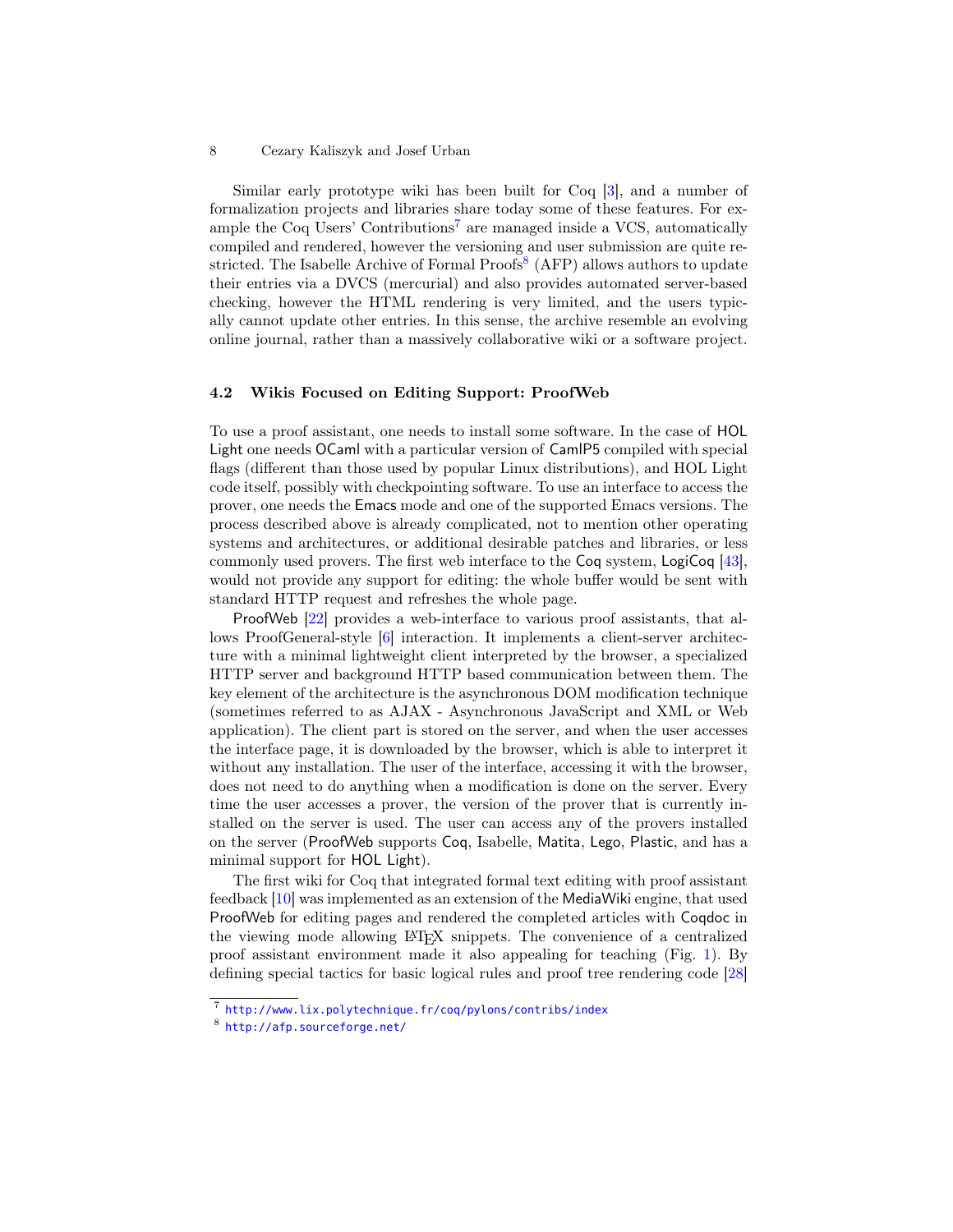<span id="page-8-0"></span>

|                                                                                                                                                                                                                                                                                                 | <mark>← ↓ → 下</mark> Tile Display Templates Backward Forward                                                                                                                                                                                                                                                                                                                |
|-------------------------------------------------------------------------------------------------------------------------------------------------------------------------------------------------------------------------------------------------------------------------------------------------|-----------------------------------------------------------------------------------------------------------------------------------------------------------------------------------------------------------------------------------------------------------------------------------------------------------------------------------------------------------------------------|
| Require Import ProofWeb.<br>Parameter p q r : Prop.<br>Theorem example $1\,13$ :<br>$(p / q \rightarrow r) \rightarrow p \rightarrow (q \rightarrow r).$<br>Proof.<br>imp i H1.<br>imp i H2.<br>imp i H3.<br>imp e $(p / \nightharpoonup q)$ .<br>exact H1.<br>con i.<br>exact H2.<br>exact H3. | 2 subgoals<br>$H1$ : $p \wedge q \rightarrow r$<br>H2 : p<br>H3:q<br>p<br>subgoal 2 is:<br>q<br>.<br>p<br>q<br>— лі<br>[ $p \wedge q \rightarrow r$ ] <sup>H1</sup> $p \wedge q$<br>$\rightarrow e$<br>r<br>→i[H3]<br>$q \rightarrow r$<br>— →i[H2]<br>$p \rightarrow q \rightarrow r$<br>— →i[H1]<br>$(p \land q \rightarrow r) \rightarrow p \rightarrow q \rightarrow r$ |

Figure 1: The ProofWeb [int](#page-15-8)erface editing a Coq p[ro](#page-14-2)of script with a Gentzen-style proof tree.

ProofWeb became a convenient to[ol fo](#page-17-8)r various computer courses and has been to date used in 49 courses at 12 universities [20].

A dedicated web interface has also been developed for Matita [5]. Apart from allowing Unicode input and syntax highlighting, it can better exploit the hypertextual document structure offered by the prover, by providing various annotations and active elements. Similarly the Clide [46] interface is a webreimplementation of the Isabelle interface. It provides a document-oriented interaction with the prover, and allows collaborative editing of an Isabelle script: the edit operations performed by each user are immediately propagated to all.

#### 4.3 Meta Wikis: Agora, Flyspeck [W](#page-17-9)iki, and Others

While it has so far turned out to be hard to make a one-for-all formalization system and a formal library, the efforts to make a [uni](#page-16-2)[fied](#page-16-3) interface to different corpora of existing formal mathematics have never stopped.

A recent example is the Agora wiki prototype by Tankink [50]. Here, the user combines informal narratives written in the Creole syntax with antiquotations that allow transclusion of formal texts from an arbitrary formal library that has been suitably annotated using the OMDoc ontology developed by Lange [34,35]. This ontology provides a wide supply of types of mathematical knowledge items, as well as types of relations between them, e.g. that a proof proves a theorem. It is a reimplementation of the conceptual model of the OMDoc XML markup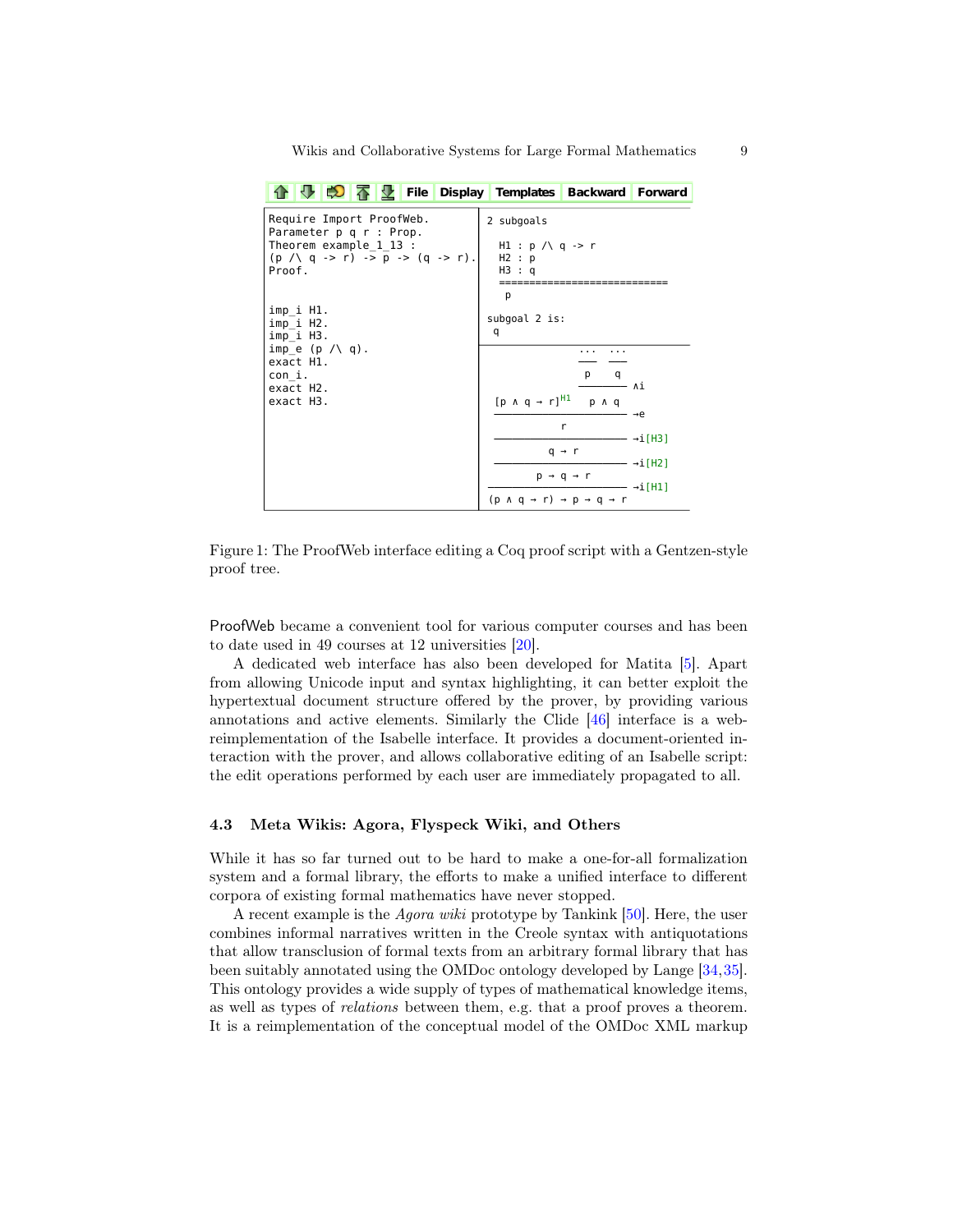language [31] for the purpose of providing semantic Web applications with a vocabulary of structures of mathematical knowledg[e.](#page-9-0)

Regardless of the exact details of the formal systems involved, and their output, the annotation process generally yields HTML+RDFa, which uses the OMDoc ontology as a vocabulary. For example, if the formal document contains an HTML rendition of the Binomial Theorem, Agora expects the following result (where the prefix *oo*: has been bound to the URI of the OMDoc ontology<sup>9</sup>):

```
<span typeof="oo:Theorem" about="#BinomialTheorem">...</span>
<span typeof="oo:Proof"><span rel="oo:proves" resource="#BinomialTheorem"/>
...</span>
```
The ". . . " in this listing represent the original HTML rendition of the formal text, possibly including the information that was used to infer the annotations now captured by the RDFa attributes. @about assigns a URI to the annotated resource; here, we use fragment identifiers within the HTML document.

The corresponding RDF annotation has been so far done for the Mizar, Flyspeck and Coq libraries. For instance in Mizar this was done as a part of the XSL transformation that creates HTML from the Mizar's custom semantic XML format [51]. While the OMDoc ontology defines vocabulary that seems suitable a[lso](#page-9-1) for many Mizar internal proof steps, the current Mizar implementation only annotates the main top-level Mizar items, together with the top-level proofs. Even with this limitation this has already resulted in about 160000 annotations exported from the whole MML. The existing Mizar HTML namespace was re-used for the names of the exported items, such that, for example, the Brouwer Fixed Point Theorem:<sup>10</sup>

```
:: $N Brouwer Fixed Point Theorem
theorem Th14:
  for r being non negative (real number), o being Point of TOP-REAL 2,
      f being continuous Function of Tdisk(o,r), Tdisk(o,r)
  holds f has_a_fixpoint
proof ...
    gets annotated as<sup>11</sup>
```

```
<div about="#T14" typeof="oo:Theorem">
  <span rel="owl:sameAs"
        resource="http://dbpedia.org/resource/Brouwer_Fixed_Point_Theorem"/> ...
 <div about="#PF23" typeof="oo:Proof"><span rel="oo:proves" resource="#T14"/> ... </div>
</div>
```
<span id="page-9-2"></span><span id="page-9-1"></span><span id="page-9-0"></span>Apart from the appropriate annotations of the theorem and its proof, an [addition](http://omdoc.org/ontology#)al owl:sameAs link is produced to the DBpedia (Wikipedia) "Brouwer\_ Fixed Point Theorem" resource. Such links are produced for all Mizar theorems and concepts for which the author defined a long (typically well-known) name using the Mizar  $::\$N$  pragma. Such pragmas provide a way for the users to link the formalizations to Wikipedia (DBpedia, ProofWiki, PlanetMath, etc.),

 $^9$  http://omdoc.org/ontology#

 $^{10}$  http://mizar.cs.ualberta.ca/~mptp/7.12.02\_4.178.1142/html/brouwer.html#T14

 $11$  T14 is a *unique internal* Mizar identifier denoting the theorem. Th14 is a (possibly non-unique) user-level identifier (e.g., Brouwer or SK300 would result in T14 too).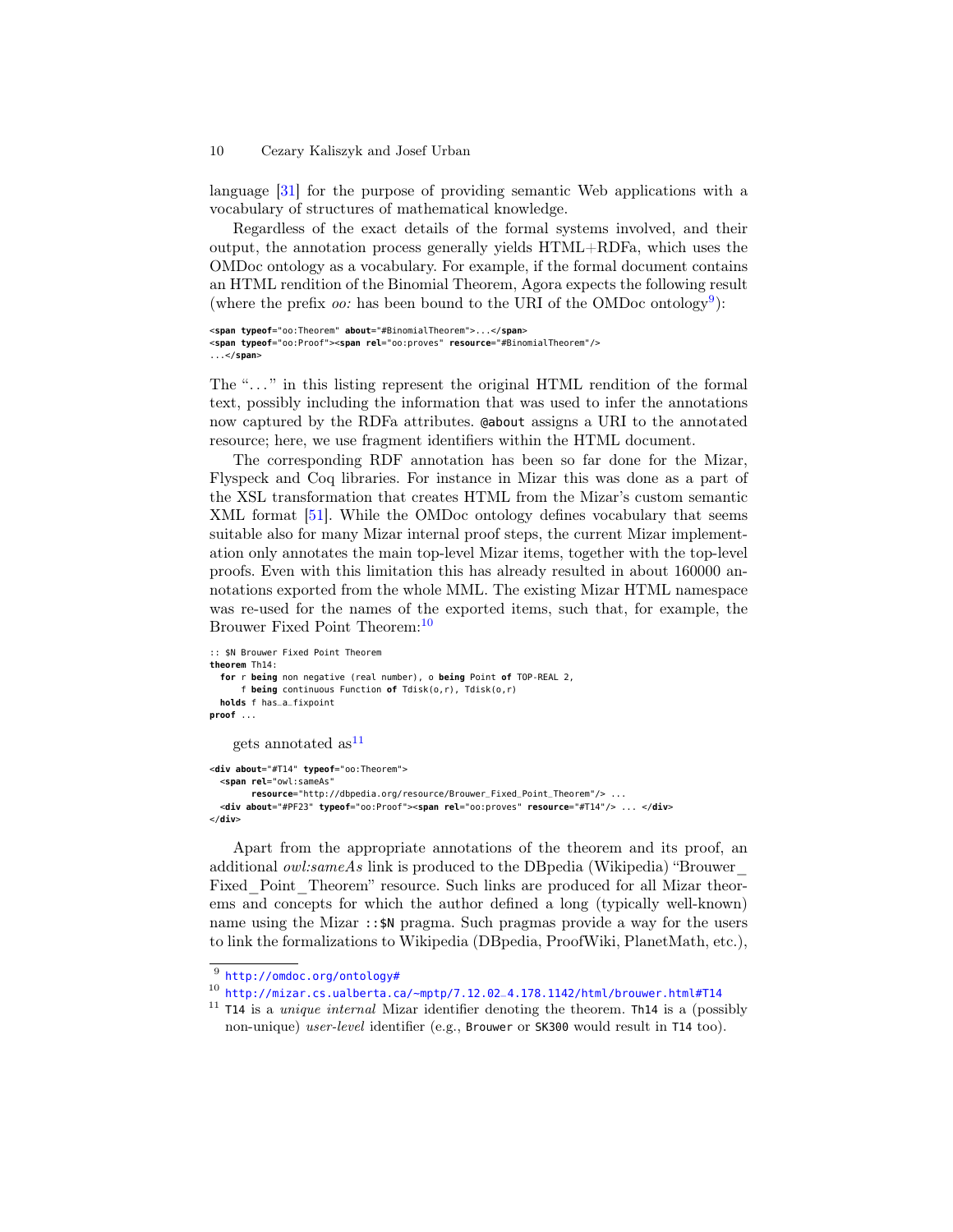a[nd](#page-15-9) the links allow data consumers (like Agora) to automatically mesh together different (Mizar, Coq, etc.) formalizations using DBpedia as the common namespace.

A particular instantiation of Agora is the Flyspeck wiki prototype [49] used for aligning, cross-linking, and potential further joint refactoring of Hales's informal Flyspeck book [16] about the proof of the Kepler Conjecture, and the corresponding formal Flyspeck development. This alignment takes advantage of the following annotated LATEX form (developed by Hales in his book), which already cross-links informal objects to some of the formal counterparts (formally defined symbols and theorem names living in the formalization):

```
\begin{definition}[polyhedron]\guid{QSRHLXB}
A \newterm{polyhedron} is the
intersection of a finite number of closed half-spaces in
$\ring{R}^n$.
\end{definition}
\begin{lemma}[Krein--Milman]\guid{MUGGQUF}
Every compact convex set $P\subset\ring{R}^n$ is the convex hull
of its set of extreme points.
```
\end{lemma}

where QSRHLXB and MUGGQUF are the identifiers of the formal definition and theorem. The text contains many further mappings between informal and formal concepts, e.g.:

```
\formaldef{$\op{azim}(x)$}{azim\_fan}
\formaldef{M\"obius contour}{is\_Moebius\_contour}
\formaldef{half space}{closed\_half\_space, open\_half\_space}
```
The wiki relies on MathJaX for rendering the rich informal mathematics, and on custom transformations from LATEX to the Creole wiki syntax. The formal text is automatically included as formal Agora islands, and aligned with the [cor](#page-16-4)responding informal snippets, allowing their si[mult](#page-15-10)aneous view.

A related project is the MMT [44] formal logical framework and theory browser, where different formal libraries together with their foundations are deeply embedded into the logic of the framework, allowing translations between them and their (at least theoretical) combined use within the framework. The associated HTML theory browser already includes versions of the Mizar [21] and HOL Light libraries [23], however, so far this technology rather serves interested readers than as an user-updatable collaborative wiki.

Another interesting project that combines statistical and semantic methods for aligning the terminologies and theorems in different formal libraries has been started recently [12]. This project shows that quite a lot of such alignment can be achieved fully automatically based on the structure of the library statements. Such tools could complement the manual alignment and annotations used by systems like Agora.

#### 4.4 Server-based Assisting Tools: HOL(y)Hammer and MizAR

In general, collaboration with machines is a very interesting aspect of the fully formal domain. The large formal libraries can be subjected both to various datamining and machine learning methods that are being developed for less semantic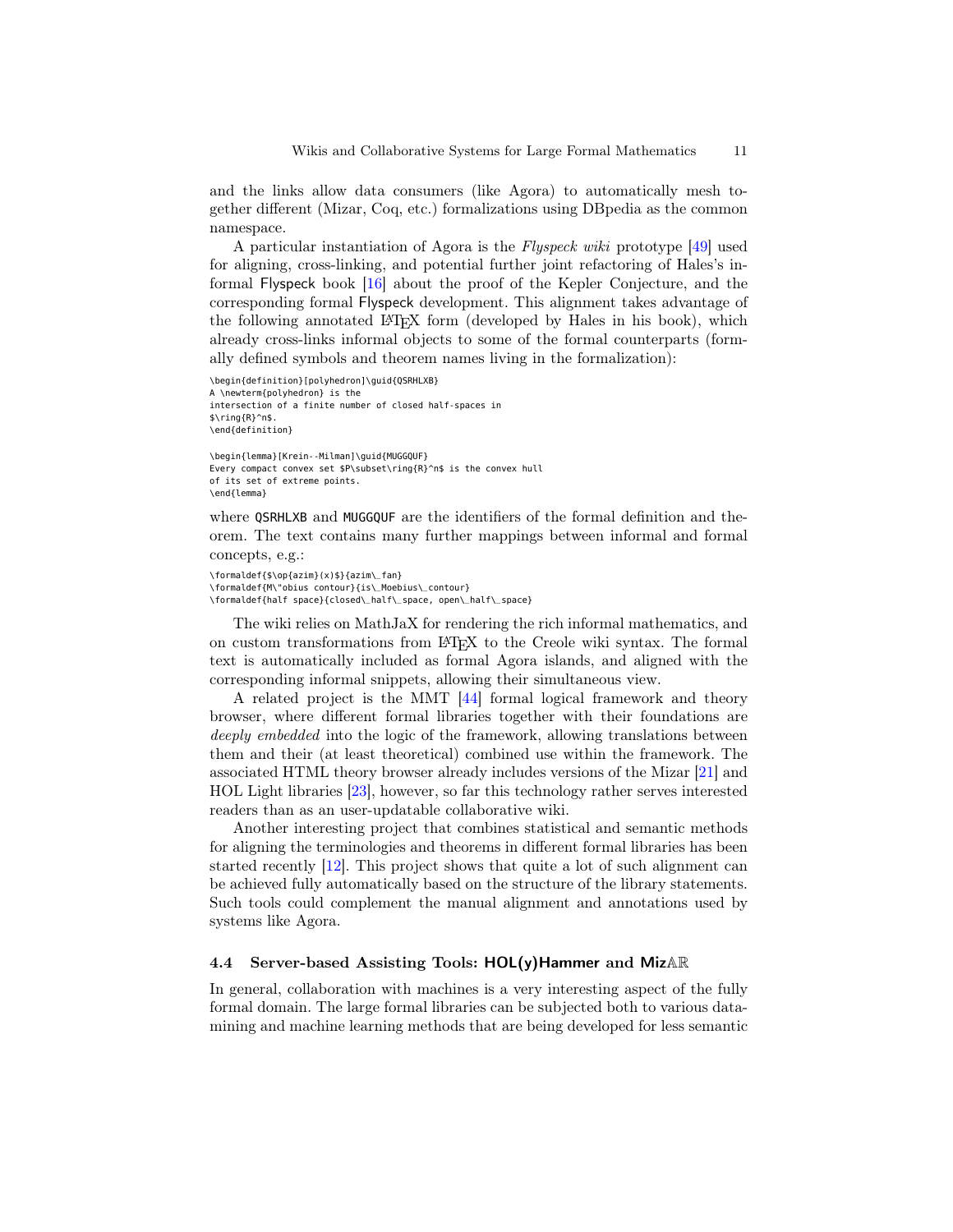domains such as web search. On the other hand, one can also use very strong semantic search methods such as automated theorem proving (ATP), to assist the humans with finding proofs. Since the final correctness and consistency of such strong machine assistance is checked by the ITP systems (which are today very secure), one can use very efficiently implemented AI/ATP tools as parts of such too[lch](#page-16-5)[ain](#page-18-2)[s, w](#page-18-3)ithout a risk of introducing an incorrect proof due to implementational errors. The two main examples of such server-based assistance systems are the  $HOL(y)$ Hammer system serving the HOL Light users, and the Miz $AR$  system, serving the Mizar users. Since the two systems are otherwise quite similar, below we only explain their workings for the case of HOL(y)Hammer. The details of MizAR can be found in  $[26, 54, 55]$ .

 $HOL(y)$ Hammer is an online  $AI/ATP$  service for formal (computer-understandable) mathematics encoded in [th](#page-16-6)e HOL Light system. The service allows its users to upload or modify and automatically process an arbitrary formal development (project) based on HOL Light, and to attack with automated theorem provers arbitrary conjectures that use the concepts defined in some of the uploaded projects. For that, the service uses several automated reasoning systems combined with several premise selection methods [33] trained on all the project proofs. The projects that are readily available on the server for such query answering include the recent versions of the Flyspeck, Multivariate Analysis and Complex Analysis libraries. The wiki-like features include upload and modification of existing projects, git-based versioning, HTML rendering of the libraries and their optional linking to Wikipedia and DBpedia and production of the OMDoc-based annotations for systems like Agora. The service runs on a 48-CPU server, currently employing in parallel for each task 7 AI/ATP combinations and 4 decision procedures that contribute to its overall performance. The current version of the system can prove about 40% of all Flyspeck toplevel lemmas fully automatically, thus significantly speeding up the formalization efforts.

The overall problem solving architecture without the updating functions is shown in Figure 2. The service receives a query (a HOL conjecture to prove, possibly with local assumptions) generated by one of the clients/frontends (Emacs, web interface, HOL session, etc.). The parsed query is processed in parallel by the (time-limited) AI/ATP combinations and the native HOL Light decision procedures (each managed by its forked HOL Light process, and terminated/killed by the master process if not finished within its global time limit). Each of the AI/ATP processes computes a specific feature representation of the query (used for knowledge selection), and sends such features to a specific instance of a premise advisor trained (using the particular feature representation) on previous proofs. Each of the advisors replies with a specific number of premises, which are then translated to a suitable ATP format, and written to a temporary file on which a specific ATP is run. The successful ATP result is then (pseudo-)minimized, and handed over to the combination of HOL Light proofreconstruction procedures. These procedures again run in parallel, and if any of them is successful, the result is sent as a particular tactic application to the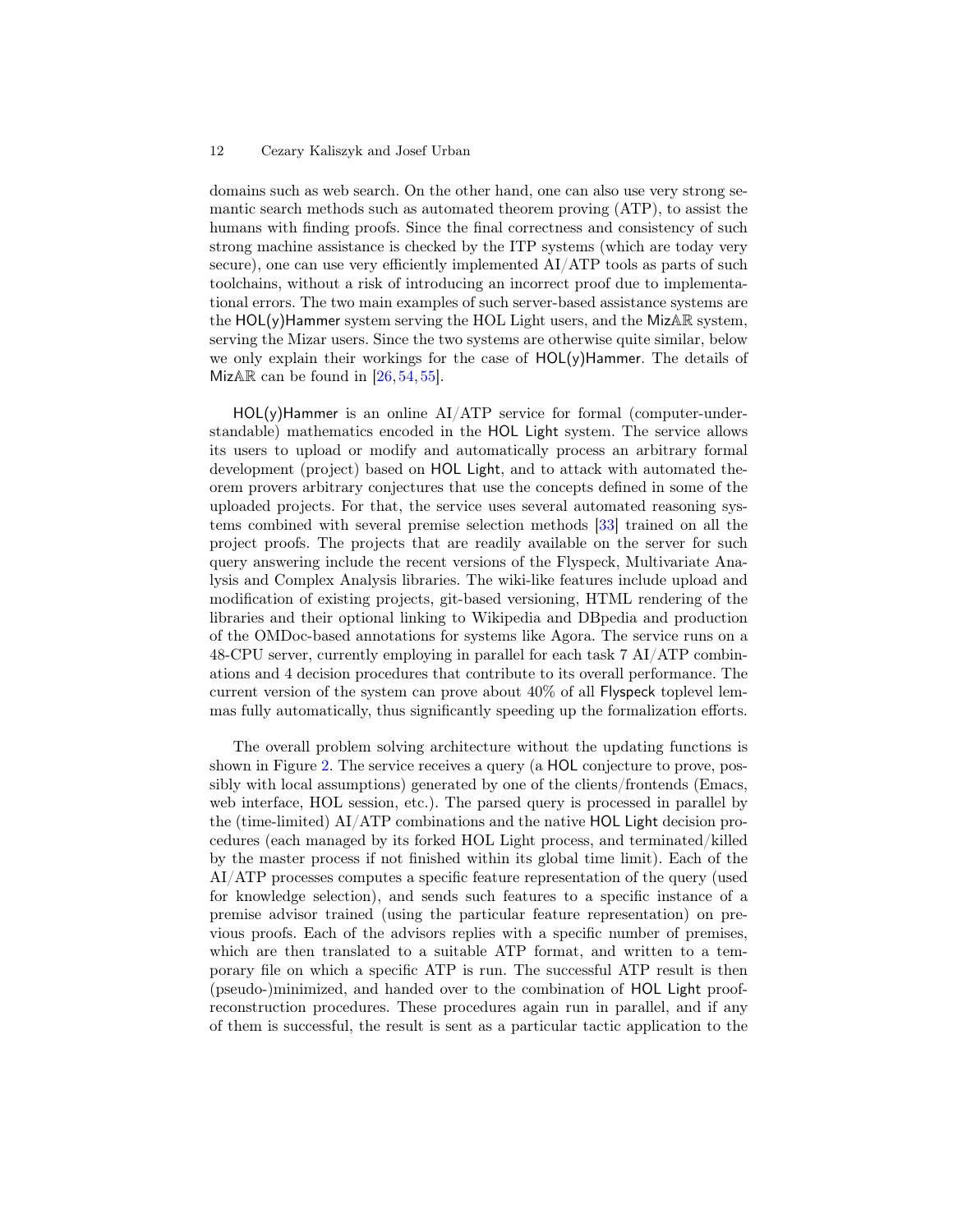

Figure 2: Overview of the HOL(y)Hammer problem solving functions

frontend. In case a native HOL Light decision procedure finds a proof, the result (again a particular tactic application) can be immediately sent to the frontend.

Since formal projects frequently modify their terminology and theorem names, and updating all the  $AI/ATP$  data on the server is expensive,  $HOL(y)$ Hammer has introduced recursive content-based encoding of the formal theorem and symbol names [52] for all projects and for re-using information across different projects and their versions. This is implemented as follows:

1. The name of every defined symbol is replaced by the content hash (we use MD5) of its variable-normalized definition containing the full types of the variables. This definition already uses content hashes instead of the previously defined symbols. This means that symbol names are no longer relevant in the whole project, neither white space and variable names.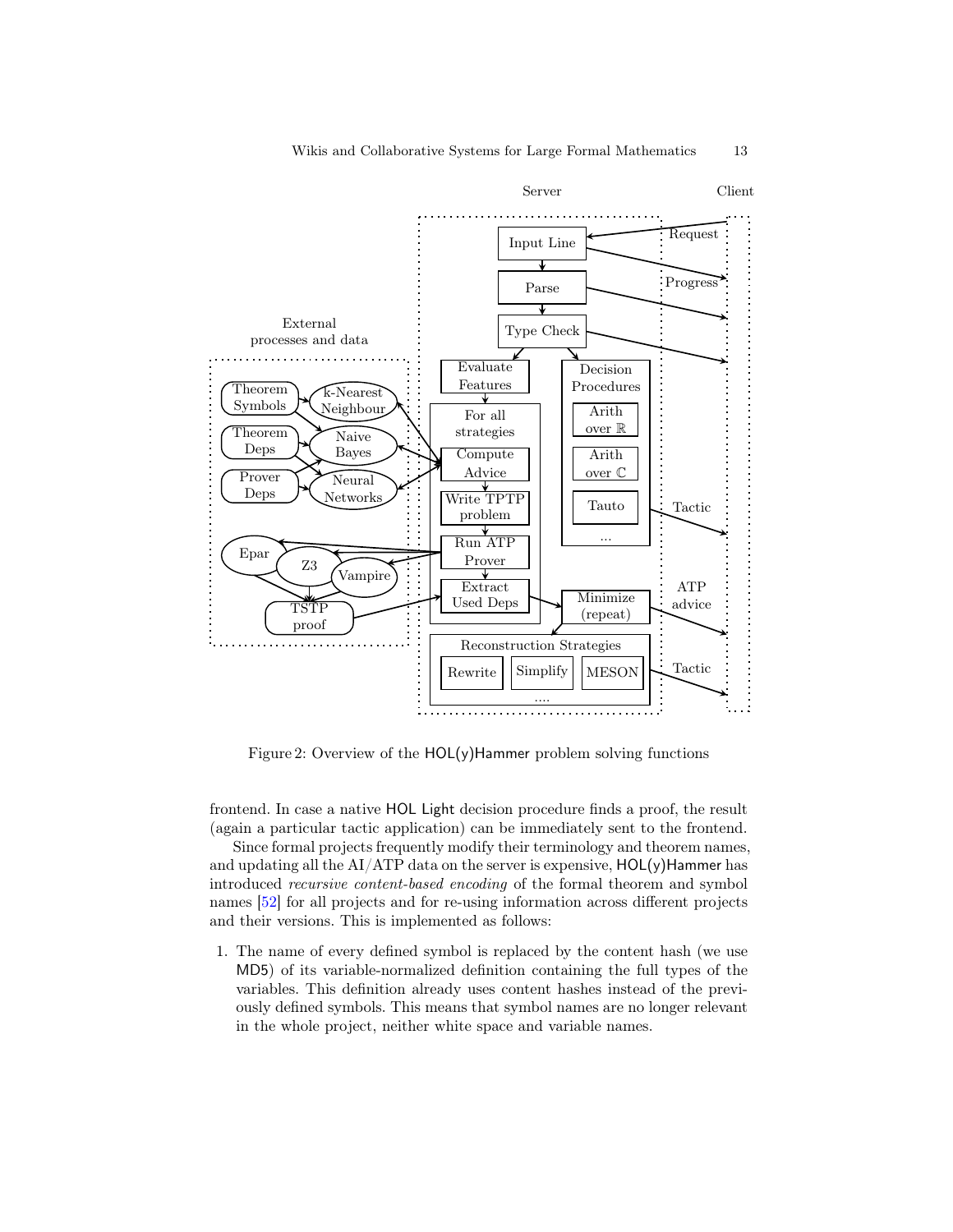- 14 Cezary Kaliszyk and Josef Urban
- 2. The name of each theorem is also replaced by the content hash of its (analogously normalized) statement.
- 3. The proof-dependency data extracted in the content encoding from all projects are copied to a special "common" directory.
- 4. Whenever a project  $P$  is started or modified, we find the intersection of the content-encoded names of the project's theorems with such names that already exist in other projects/versions.
- 5. For each of such "already known" theorems  $T$  in  $P$ , we re-use for the AI/ATP systems its "already known" proofs D that are *compatible* with P's proof graph. This means, that the names of the proof dependencies of  $T$  in  $D$  must also exist in  $P$  (i.e., these theorems have been also proved in  $P$ , modulo the c[ont](#page-16-7)ent-naming), and that these theorems precede  $T$  in  $P$  in its chronological order of library development (otherwise we might get cyclic training data for  $P$ ).

This procedure very significantly improves the live updates of the projects, because typically over 90% of the library's new version remains the same after these normalization steps [25].

### 5 Conclusions

The world of formal mathematical wikis is still very young, and it is even hard to say that there is a single most advanced system or that a particular wikilike system has been largely adopted by the formal community. In this article we have therefore tried to summarize the topics that have emerged recently, when the venerable fifty-year old field of formalization of mathematics, with its venerable history of efforts such as QED, got interested in the collaborative wiki-like technologies.

Some of the pieces of the technology have already made it to the formal mainstream. Examples are advanced version control systems that have additional verification and rendering features. Other wiki-related techniques, such as webbased editing supported by verification in ProofWeb, or strong semantic advisors such as  $HOL(y)$ Hammer and Miz $AR$  have also already found some adopters. The various meta-wiki ideas and ideas linking the formal libraries with semantic web and inf[orm](#page-14-3)al mathematics are however still waiting to be fully developed and utilized.

There are many interesting topics that this brief overview has not dealt with. For example, change prop[agat](#page-16-8)ion is an important research topic and fine-grained dependency tracking can very significantly improve the speed of consistency checking of library updates [4]. Strong semantic assistance can include semiautomated translations between the informal and formal mathematics, with the outlook of gradually training smarter and smarter natural-language-understanding tools for mathematics on such aligned corpora [27]. And very interesting topics arise with future – hopefully wiki-supported – formalizations of other exact sciences such as physics. There, the many possible models of the (never completely known) real world need to somehow formally co-exist, while still being linked to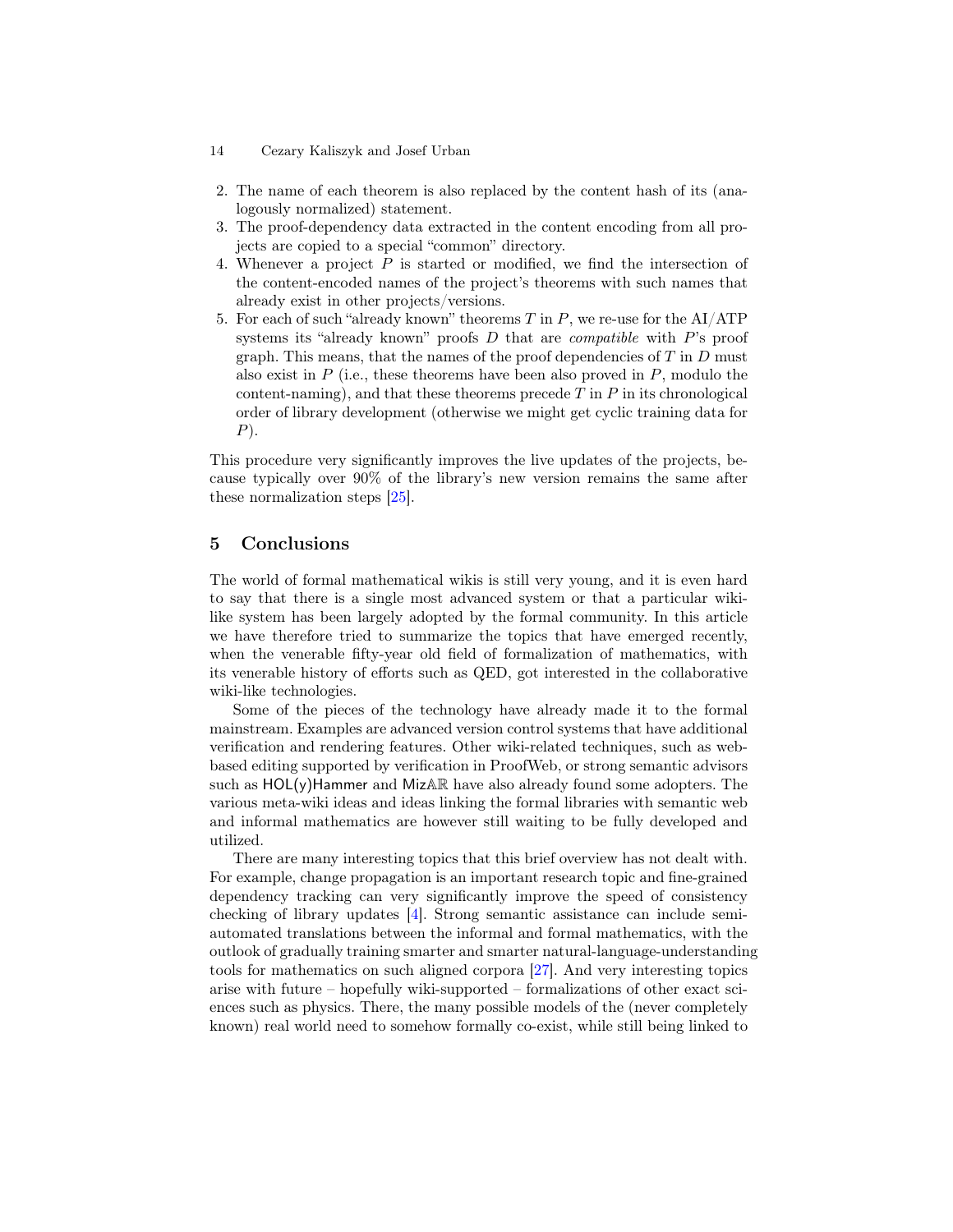accessible informal explanations about their relations to the underlying reality that they try to capture.

Perhaps the biggest challenge of formal mathematical wikis thus today seem to be the varied and evolving treatments of formality. While fully formal and computer-verified mathematics has made great steps forward in the last decade, there is still no agreement on the ultimate formalism. This includes the particular steps and stages that should link informal and formal knowledge and smoothly proceed in a wiki-like way from one to the other. On the other hand, formal mathematics and the strong semantic tools that have become available for its assistance are already clearly showing how disruptive for our way of doing science could be frameworks that achieve very smooth transition from informal (humanunderstandable) to formal (machine-understandable) scientific knowledge.

# 6 Acknowledgments

The following colleagues have collaborated with us on various aspects of formal wikis and on a number of formal wiki-related systems mentioned in this paper: Mark Adams, Jesse Alama, Grzegorz Bancerek, Kasper Brink, Johan Commelin, Pierre Corbineau, Thibault Gauthier, Herman Geuvers, Mihnea Iancu, James McKinna, Michael Kohlhase, Christoph Lange, Lionel Mamane, Florian Rabe, Piotr Rudnicki, Geoff Sutcliffe, Carst Tankink, Jiri Vyskocil and Freek Wiedijk. Thanks to the anonymous SWCS referees for their valuable comments.

# References

- 1. The QED Manifesto. In Alan Bundy, editor, CADE, volume 814 of LNCS, pages 238–251. Springer, 1994.
- <span id="page-14-0"></span>2. Sanaz Khan Afshar, Umair Siddique, Mohamed Yousri Mahmoud, Vincent Aravantinos, Ons Seddiki, Osman Hasan, and Sofiène Tahar. Formal analysis of optical systems. Mathematics in Computer Science, 8(1):39–70, 2014.
- 3. Jesse Alama, Kasper Brink, Lionel Mamane, and Josef Urban. Large formal wikis: Issues and solutions. In James H. Davenport, William M. Farmer, Josef Urban, and Florian Rabe, editors, Symposium on Intelligent Computer Mathematics (CICM 2011), volume 6824 of LNCS, pages 133–148. Springer, 2011.
- <span id="page-14-3"></span>4. Jesse Alama, Lionel Mamane, and Josef Urban. Dependencies in formal mathematics: Applications and extraction for Coq and Mizar. In Johan Jeuring, John A. Campbell, Jacques Carette, Gabriel Dos Reis, Petr Sojka, Makarius Wenzel, and Volker Sorge, editors, Intelligent Computer Mathematics (CICM 2012), volume 7362 of LNCS, pages 1–16. Springer, 2012.
- <span id="page-14-2"></span>5. Andrea Asperti and Wilmer Ricciotti. A web interface for Matita. In Johan Jeuring, John A. Campbell, Jacques Carette, Gabriel Dos Reis, Petr Sojka, Makarius Wenzel, and Volker Sorge, editors, Intelligent Computer Mathematics  $(CICM 2012)$ , volume 7362 of *LNCS*, pages 417–421. Springer, 2012.
- <span id="page-14-1"></span>6. David Aspinall. Proof General: A generic tool for proof development. In Susanne Graf and Michael I. Schwartzbach, editors, 6th International Conference on Tools and Algorithms for Construction and Analysis of Systems (TACAS 2000), volume 1785 of LNCS, pages 38–42. Springer, 2000.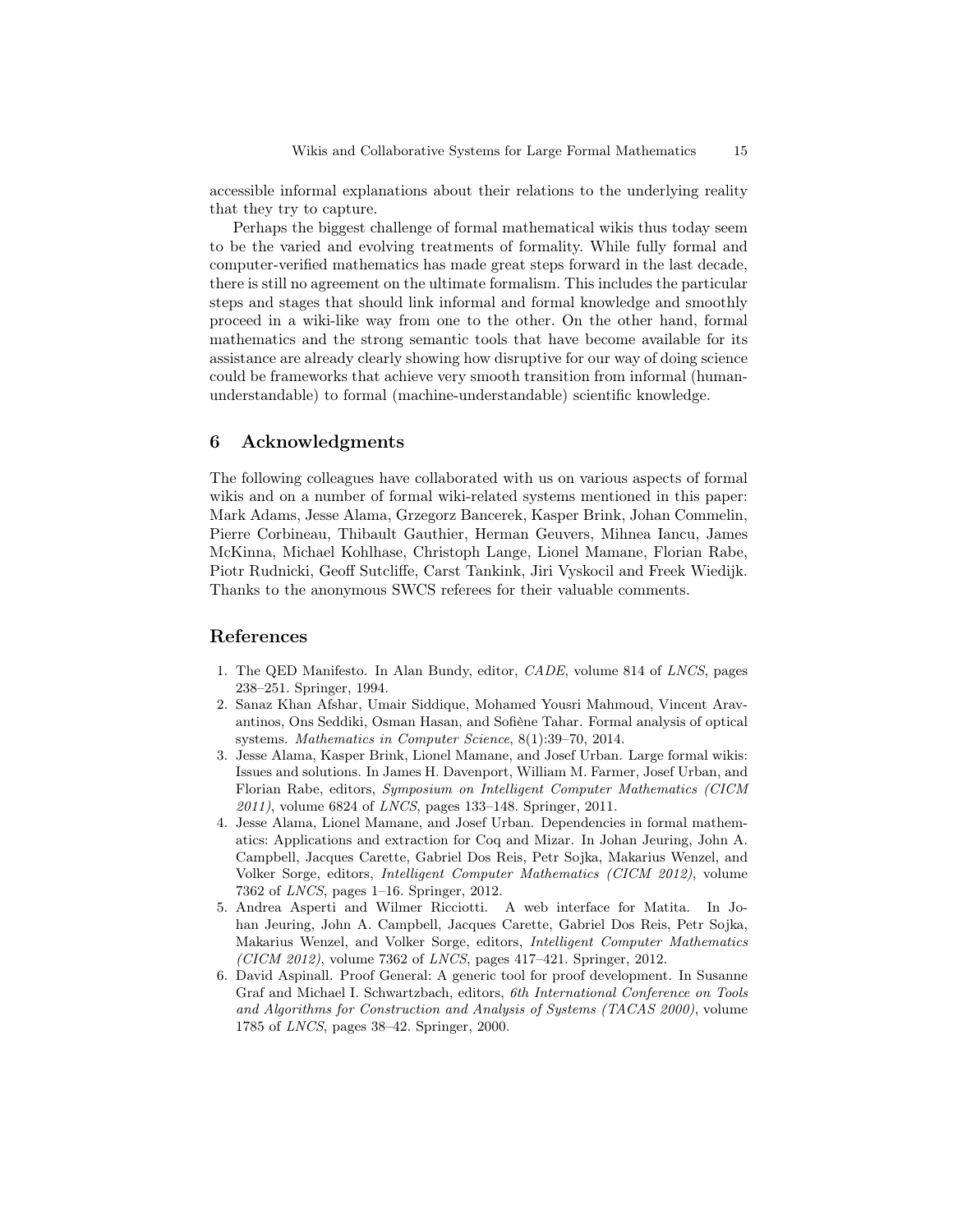- <span id="page-15-7"></span><span id="page-15-4"></span>16 [Cezary Kaliszyk and](http://coq.inria.fr) Josef Urban
- 7. Grzegorz Bancerek and Piotr Rudnicki. A Compendium of Continuous Lattices in MIZAR. J. Autom. Reasoning, 29(3-4):189–224, 2002.
- 8. Joachim Baumeister, Jochen Reutelshoefer, and Frank Puppe. KnowWE: a Semantic Wiki for knowledge engineering. Appl. Intell., 35(3):323–344, 2011.
- <span id="page-15-1"></span>9. The Coq Proof Assistant. http://coq.inria.fr.
- 10. Pierre Corbineau and Cezary Kaliszyk. Cooperative repositories for formal proofs. In Manuel Kauers, Manfred Kerber, Robert Miner, and Wolfgang Windsteiger, editors, Proc. of the 6th International Conference on Mathematical Knowledge Management (MKM'07), volume 4573 of LNCS, pages 221–234. Springer Verlag, 2007.
- <span id="page-15-6"></span>11. N.G. de Bruijn. The mathematical language AUTOMATH, its usage, and some of its extensions. In M. Laudet, editor, Proceedings of the Symposium on Automatic Demonstration, pages 29–61, Versailles, France, December 1968. Springer-Verlag LNM 125.
- 12. Thibault Gauthier and Cezary Kaliszyk. Matching concepts across HOL libraries. In Stephen M. Watt, James H. Davenport, Alan P. Sexton, Petr Sojka, and Josef Urban, editors, Intelligent Computer Mathematics (CICM 2014), volume 8543 of LNCS, pages 267–281. Springer, 2014.
- 13. Georges Gonthier. The four colour theorem: Engineering of a formal proof. In Deepak Kapur, editor, Computer Mathematics, 8th Asian Symposium, ASCM 2007, Singapore, December 15-17, 2007. Revised and Invited Papers, volume 5081 of LNCS, page 333. Springer, 2007.
- <span id="page-15-9"></span><span id="page-15-3"></span>14. Georges Gonthier, Andrea Asperti, Jeremy Avigad, Yves Bertot, Cyril Cohen, François Garillot, Stéphane Le Roux, Assia Mahboubi, Russell O'Connor, Sidi Ould Biha, Ioana Pasca, Laurence Rideau, Alexey Solovyev, Enrico Tassi, and Laurent Théry. A machine-checked proof of the Odd Order Theorem. In Sandrine Blazy, Christine Paulin-Mohring, and David Pichardie, editors, ITP, volume 7998 of LNCS, pages 163–179. Springer, 2013.
- <span id="page-15-5"></span>15. Adam Grabowski, Artur Korniłowicz, and Adam Naumowicz. Mizar in a nutshell. J. Formalized Reasoning, 3(2):153–245, 2010.
- 16. Thomas Hales. Dense Sphere Packings: A Blueprint for Formal Proofs, volume 400 of London Mathematical Society Lecture Note Series. Cambridge University Press, 2012.
- <span id="page-15-2"></span><span id="page-15-0"></span>17. Thomas C. Hales, Mark Adams, Gertrud Bauer, Dat Tat Dang, John Harrison, Truong Le Hoang, Cezary Kaliszyk, Victor Magron, Sean McLaughlin, Thang Tat Nguyen, Truong Quang Nguyen, Tobias Nipkow, Steven Obua, Joseph Pleso, Jason Rute, Alexey Solovyev, An Hoai Thi Ta, Trung Nam Tran, Diep Thi Trieu, Josef Urban, Ky Khac Vu, and Roland Zumkeller. A formal proof of the Kepler conjecture. CoRR, abs/1501.02155, 2015.
- <span id="page-15-8"></span>18. John Harrison. HOL Light: A tutorial introduction. In Mandayam K. Srivas and Albert John Camilleri, editors, FMCAD, volume 1166 of LNCS, pages 265–269. Springer, 1996.
- <span id="page-15-10"></span>19. John Harrison, Josef Urban, and Freek Wiedijk. History of interactive theorem proving. In Jörg H. Siekmann, editor, Computational Logic, volume 9 of Handbook of the History of Logic, pages 135 – 214. North-Holland, 2014.
- 20. Maxim Hendriks, Cezary Kaliszyk, Femke van Raamsdonk, and Freek Wiedijk. Teaching logic using a state-of-the-art proof assistant. Acta Didactica Napocensia, 3(2):35–48, June 2010.
- 21. Mihnea Iancu, Michael Kohlhase, Florian Rabe, and Josef Urban. The Mizar Mathematical Library in OMDoc: Translation and applications. J. Autom. Reasoning, 50(2):191–202, 2013.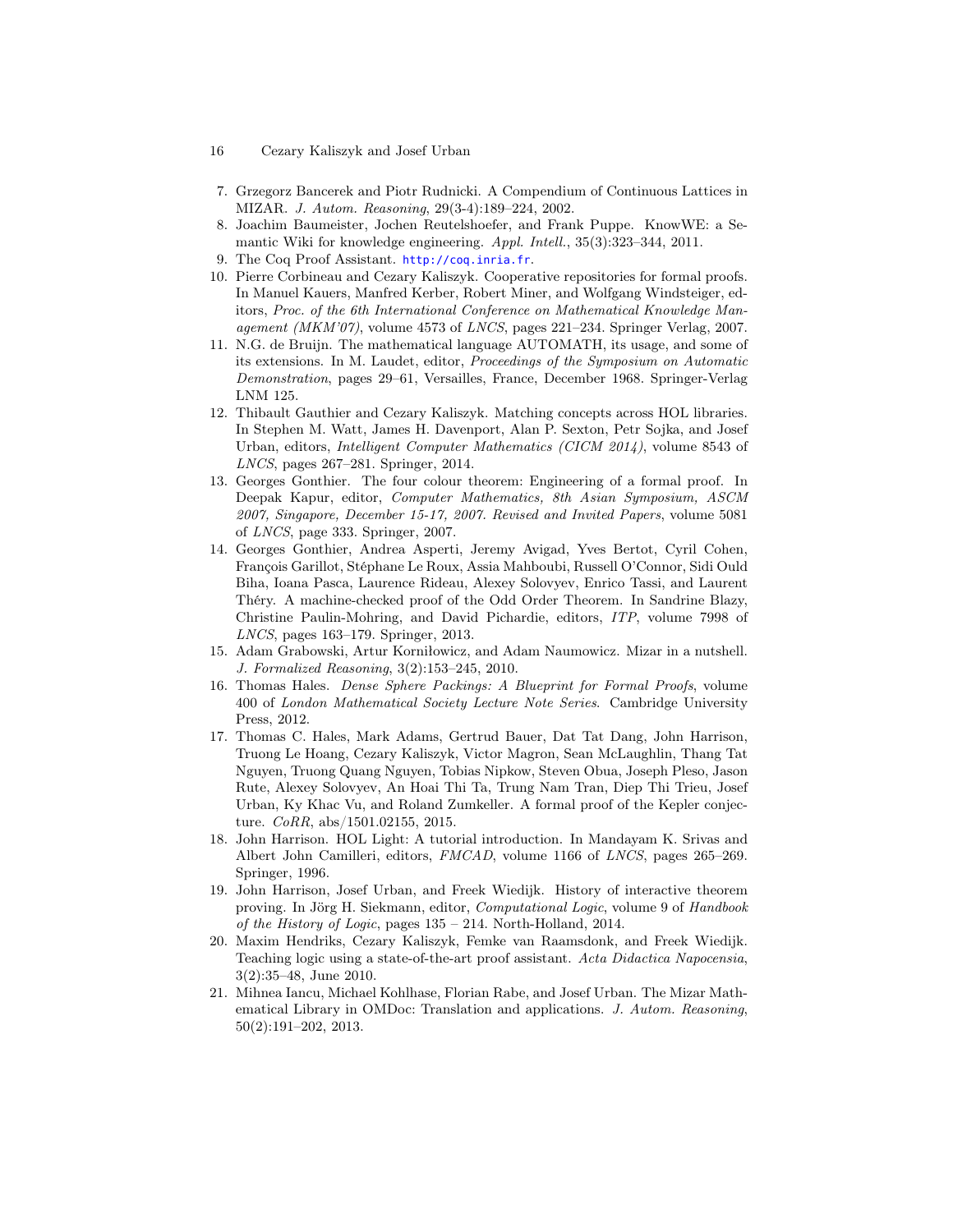- <span id="page-16-4"></span>22. Cezary Kaliszyk. Web interfaces for proof assistants. In S. Autexier and C. Benzmüller, editors, Proc. of the Workshop on User Interfaces for Theorem Provers  $(UITP'06)$ , volume 174[2] of *ENTCS*, pages 49–61, 2007.
- <span id="page-16-7"></span>23. Cezary Kaliszyk and Florian Rabe. Towards knowledge management for HOL Light. In Stephen M. Watt, James H. Davenport, Alan P. Sexton, Petr Sojka, and Josef Urban, editors, Intelligent Computer Mathematics (CICM 2014), volume 8543 of LNCS, pages 357–372. Springer, 2014.
- <span id="page-16-8"></span><span id="page-16-5"></span>24. Cezary Kaliszyk and Josef Urban. Learning-assisted automated reasoning with Flyspeck. J. Autom. Reasoning, 53(2):173–213, 2014.
- 25. Cezary Kaliszyk and Josef Urban.  $HOL(v)$ Hammer: Online ATP service for HOL Light. Mathematics in Computer Science, 9(1):5–22, 2015.
- 26. Cezary Kaliszyk and Josef Urban. MizAR 40 for Mizar 40. J. Autom. Reasoning, 55(3):245–256, 2015.
- <span id="page-16-1"></span>27. Cezary Kaliszyk, Josef Urban, Jirí Vyskocil, and Herman Geuvers. Developing corpus-based translation methods between informal and formal mathematics: Project description. In Stephen M. Watt, James H. Davenport, Alan P. Sexton, Petr Sojka, and Josef Urban, editors, Intelligent Computer Mathematics (CICM 2014), volume 8543 of LNCS, pages 435–439. Springer, 2014.
- 28. Cezary Kaliszyk and Freek Wiedijk. Merging procedural and declarative proof. In Stefano Berardi, Ferruccio Damiani, and Ugo de'Liguoro, editors, Proc. of the Types for Proofs and Programs International Conference (TYPES'08), volume 5497 of LNCS, pages 203–219. Springer Verlag, 2008.
- 29. Matt Kaufmann and J. Strother Moore. An ACL2 tutorial. In Otmane Aït Mohamed, César A. Muñoz, and Sofiène Tahar, editors, 21st International Conference on Theorem Proving in Higher Order Logics, TPHOLs 2008, volume 5170 of LNCS, pages 17–21. Springer, 2008.
- 30. Gerwin Klein, June Andronick, Kevin Elphinstone, Gernot Heiser, David Cock, Philip Derrin, Dhammika Elkaduwe, Kai Engelhardt, Rafal Kolanski, Michael Norrish, Thomas Sewell, Harvey Tuch, and Simon Winwood. seL4: formal verification of an operating-system kernel. Commun. ACM, 53(6):107–115, 2010.
- <span id="page-16-6"></span>31. Michael Kohlhase. OMDoc - An Open Markup Format for Mathematical Documents [version 1.2], volume 4180 of LNCS. Springer, 2006.
- <span id="page-16-2"></span>32. Daniel Kühlwein, Jasmin Christian Blanchette, Cezary Kaliszyk, and Josef Urban. MaSh: Machine learning for Sledgehammer. In Sandrine Blazy, Christine Paulin-Mohring, and [David Pichardie, editors,](http://kwarc.info/projects/docOnto/omdoc.html) ITP 2013, volume 7998 of LNCS, pages 35–50. Springer, 2013.
- <span id="page-16-3"></span>33. Daniel Kühlwein, Twan van Laarhoven, Evgeni Tsivtsivadze, Josef Urban, and Tom Heskes. Overview and evaluation of premise selection techniques for large theory mathematics. In Bernhard Gramlich, Dale Miller, and Uli Sattler, editors, IJCAR, volume 7364 of LNCS, pages 378–392. Springer, 2012.
- <span id="page-16-0"></span>34. Christoph Lange. OMDoc ontology. http://kwarc.info/projects/docOnto/omdoc. html, 2011.
- 35. Christoph Lange. Ontologies and languages for representing mathematical knowledge on the semantic web. Semantic Web, 4(2):119–158, 2013.
- 36. Christoph Lange, Colin Rowat, and Manfred Kerber. The ForMaRE project formal mathematical reasoning in economics. In Jacques Carette, David Aspinall, Christoph Lange, Petr Sojka, and Wolfgang Windsteiger, editors, Intelligent Computer Mathematics (CICM 2013), volume 7961 of LNCS, pages 330–334. Springer, 2013.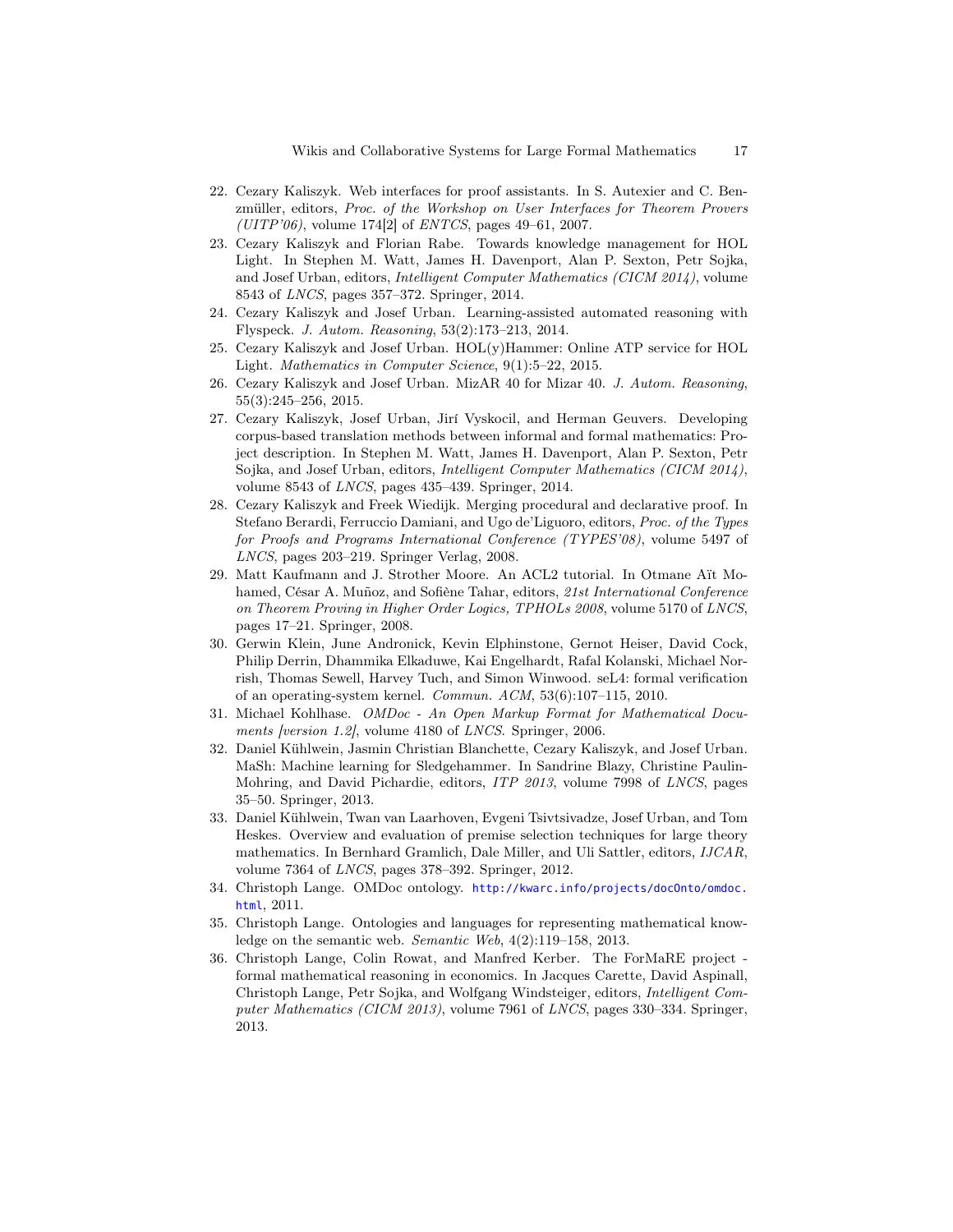- <span id="page-17-12"></span><span id="page-17-3"></span>18 Cezary Kaliszyk and Josef Urban
- <span id="page-17-6"></span><span id="page-17-2"></span>37. Christoph Lange and Josef Urban, editors. Proceedings of the ITP 2011 Workshop on Mathematical Wikis (MathWikis), number 767 in CEUR Workshop Proceedings, Aachen, 2011.
- <span id="page-17-4"></span>38. Xavier Leroy. Formal verification of a realistic compiler. Commun. ACM, 52(7):107–115, 2009.
- <span id="page-17-0"></span>39. Roman Matuszewski, editor. The QED Workshop II, 1995. Warsaw University Technical Report No. L/1/95.
- 40. Grzegorz J. Nalepa. Collective knowledge engineering with semantic wikis. J. UCS, 16(7):1006–1023, 2010.
- <span id="page-17-7"></span>41. Ian Niles and Adam Pease. Towards a standard upper ontology. In FOIS, pages [2–9, 2001.](http://wims.unice.fr/wims/wims.cgi?module=U3/logic/logicoq)
- <span id="page-17-11"></span>42. Sam Owre and Natarajan Shankar. A brief overview of PVS. In Otmane Aït Mohamed, César A. Muñoz, and Sofiène Tahar, editors, 21st International Conference on Theorem Proving in Higher Order Logics, TPHOLs 2008, volume 5170 of LNCS, pages 22–27. Springer, 2008.
- 43. Loïc Pottier. LogiCoq, 1999. URL: http://wims.unice.fr/wims/wims.cgi?module=U3/logic/logicoq.
- <span id="page-17-8"></span>44. Florian Rabe. The MMT API: A generic MKM system. In Jacques Carette, David Aspinall, Christoph Lange, Petr Sojka, and Wolfgang Windsteiger, editors, Intelligent Computer Mathematics (CICM 2013), volume 7961 of LNCS, pages 339–343. Springer, 2013.
- <span id="page-17-1"></span>45. D. Ramachandran, Reagan P., and K. Goolsbey. First-orderized ResearchCyc: Expressiveness and Efficiency in a Common Sense Knowledge Base. In Shvaiko P., editor, Proceedings of the Workshop on Contexts and Ontologies: Theory, Practice and Applications, 2005.
- <span id="page-17-5"></span>46. Martin Ring and Christoph Lüth. Collaborative interactive theorem proving with clide. In Gerwin Klein and Ruben Gamboa, editors, 5th International Conference on Interactive Theorem Proving, ITP 2014, volume 8558 of LNCS, pages 467–482. Springer, 2014.
- <span id="page-17-10"></span>47. John Alan Robinson and Andrei Voronkov, editors. Handbook of Automated Reasoning (in 2 volumes). Elsevier and MIT Press, 2001.
- <span id="page-17-9"></span>48. Carsten Schürmann. The Twelf proof assistant. In Stefan Berghofer, Tobias Nipkow, Christian Urban, and Makarius Wenzel, editors, Theorem Proving in Higher Order Logics, TPHOLs 2009, volume 5674 of LNCS, pages 79–83. Springer, 2009.
- 49. Carst Tankink, Cezary Kaliszyk, Josef Urban, and Herman Geuvers. Formal mathematics on display: A wiki for Flyspeck. In Jacques Carette, David Aspinall, Christoph Lange, Petr Sojka, and Wolfgang Windsteiger, editors, Intelligent Computer Mathematics (CICM 2013), volume 7961 of LNCS, pages 152–167. Springer, 2013.
- 50. Carst Tankink, Christoph Lange, and Josef Urban. Point-and-write documenting formal mathematics by reference. In Johan Jeuring, John A. Campbell, Jacques Carette, Gabriel Dos Reis, Petr Sojka, Makarius Wenzel, and Volker Sorge, editors, Intelligent Computer Mathematics (CICM 2012), volume 7362 of LNCS, pages 169–185. Springer, 2012.
- 51. Josef Urban. XML-izing Mizar: Making semantic processing and presentation of MML easy. In Michael Kohlhase, editor, MKM, volume 3863 of LNCS, pages 346–360. Springer, 2005.
- 52. Josef Urban. Content-based encoding of mathematical and code libraries. In Christoph Lange and Josef Urban, editors, Proceedings of the ITP 2011 Workshop on Mathematical Wikis (MathWikis), number 767 in CEUR Workshop Proceedings, pages 49–53, Aachen, 2011.